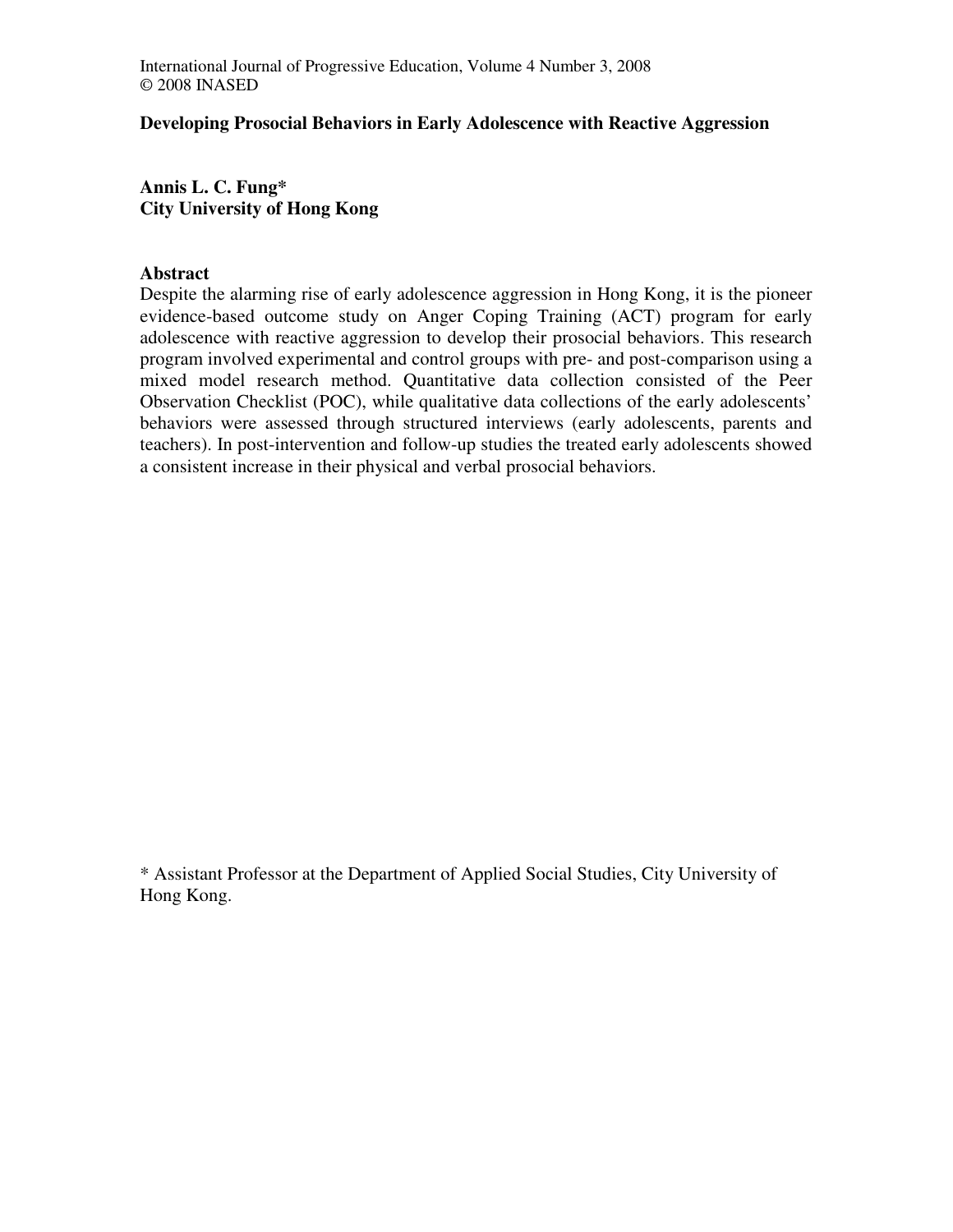#### **Developing Prosocial Behaviors in Early Adolescence with Reactive Aggression**

Numerous previous studies have shown that aggression persists both over time and across generations and situations (Prasad-Gaur, Hughes, & Cavell, 2001; Eron, Gentry, & Schlegel, 1996). Persistence of aggression reported from childhood through adolescence often predicts maladaptive outcomes such as delinquency and hostility in the adolescent and adult years. More longitudinal studies have linked aggression during early adolescence with long-term maladjustments and problems. Aggressive early adolescents were identified to have delinquency, drug use habits (Kupersmidt & Patterson, 1991; Roff, 1992; Brook, Whiteman, & Finch, 1992; Brook, Whiteman, Finch, & Cohen, 1995, 1996), externalizing behavior and difficulties (Hymel, Rubin, Rowden, & Le Mare, 1990; Rubin, Chen, McDougall, Bowker, & McKinnon, 1995; Coie, Terry, Lenox, Lochman, & Hyman, 1995). In high-risk situations, aggression may relate to and develop into psychopathology such as conduct disorder and oppositional defiant disorder (Loeber, Green, Keenan, & Lahey, 1995; Vitaro, Gendreau, Tremblay, & Oligny, 1998). Aggression deeply impacts and influences family, school and community life.

There are also studies linking early aggressive behavior to violence and antisocial behavior later in life (Achenbach, 1991). Aggressive reaction patterns observable at ages 10 can be substantially correlated with similar patterns observed eleven to fourteen years later (Farrington, 1978; Buckley, 2000). It should also be noted that such patterns could be used with some success to predict certain forms of antisocial behavior that will occur eleven to twelve years later. In addition, some studies have shown that marked aggressiveness towards peers and authorities, manifested as early as in the 10- to 12- year age range, is predictive of antisocial behavior in the following years (Robins, 1966, 1978). However, Walker and his colleagues (Bullis & Walker, 1995; Walker, Colvin, & Ramsey, 1995) provided evidence that if antisocial behavior patterns are not identified and treated before children reaching the age often, these patterns are considered to be chronic and are much more difficult to ameliorate than when they are identified and treated before that time. Besides, previous studies have presented and encouraged more attention to early adolescents' social behavior and to their antecedents and correlates (Fabes, Carlo, Kupanoff, & Laible, 1999; Carlo, Fabes, Laible, & Kupanoff, 1999). Furthermore, Carlo, Hausmann, Christiansen, and Randall (2003) highlighted that higher levels of altruism are linked to higher levels of ascription of responsibility and to lower levels of aggression for both early adolescents and middle adolescents. The objective of this research is to construct an Anger Coping Training (ACT) program for early adolescence with physically aggressive behavior, which is designed to assist them to use socially acceptable skills, assertive skills and problem-solving skills, and thereby to reduce their aggressive behavior.

Reviewing similar programs in past literature, evaluations of psychodynamic (Tate, Reppucci, & Mulvery, 1995; Tolan & Guerra, 1994), behavioral (Kazdin, 1995; Sanders & McFarland; 2000), or cognitive (Richardson, Fowers, & Guignon, 1999) approach as a foundation of intervention for children with aggressive behaviors have found minimal effects within the institution and negative effects at postrelease follow-up. Cognitivebehavioral therapy intervention is the best intervening approach for aggressive children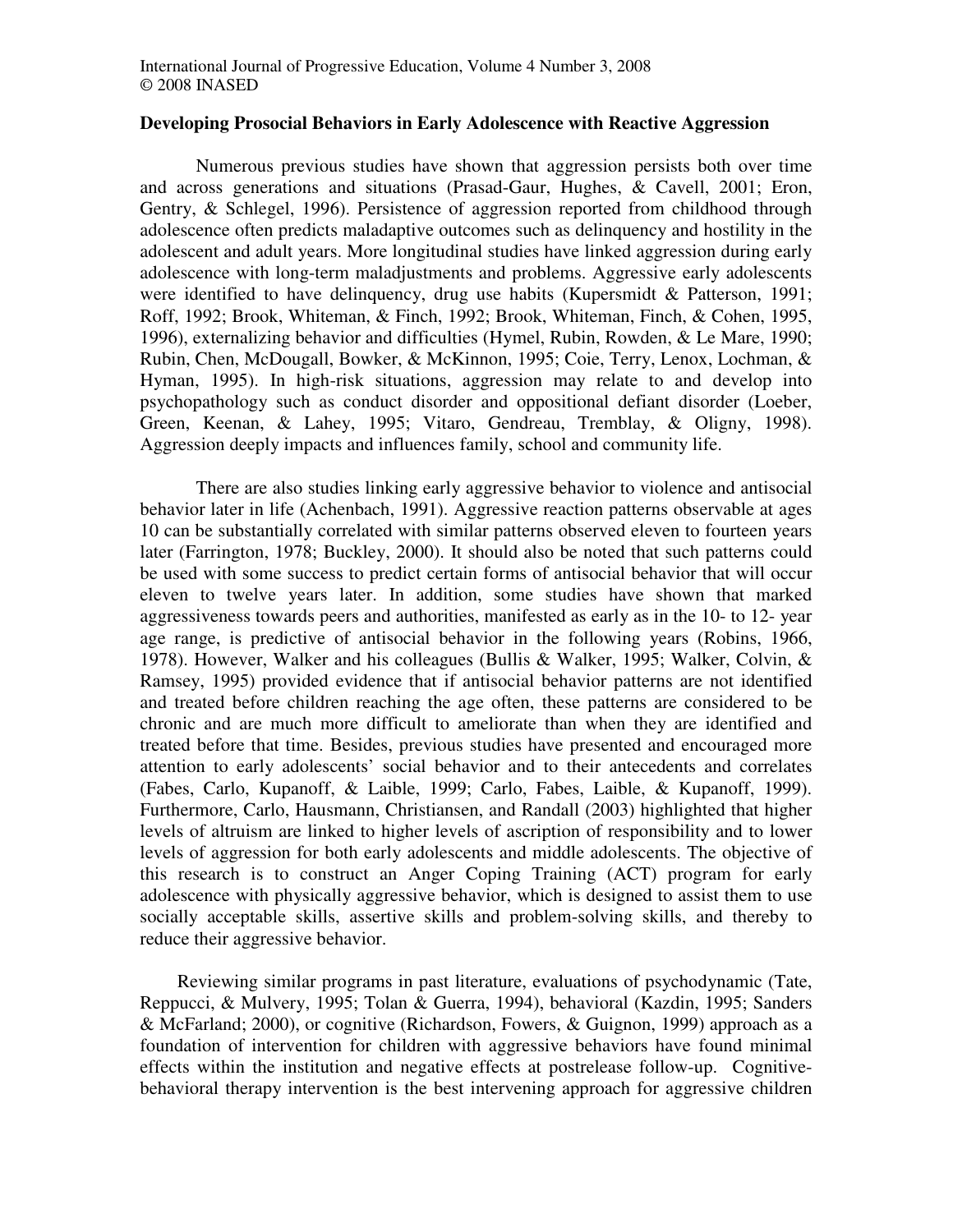(Lochman, 1999; Lochman, 1990; Kazdin, 1987, 1995; Lochman & Wells, 1996; Southam-Gerow & Kendall, 2000).

The ACT program is originally developed by the researcher in Hong Kong, and is characterized by parent-child parallel-group with Chinese culture incorporated. For the children's group, the theoretical framework is largely based on a Cognitive-behavioral Model of Anger and Aggression (Michael Nelson III and Finch, 2000), that is relied on the rationale that children's emotions and subsequent actions are regulated by the way they perceive, process, and mediate external stimulus. The experience of the emotion of anger is an integration of cognitive processing in physiological events. The Model handles anger firstly by examination of interrelated cognitive processes such as outcome expectations and reinforcement values; secondly, exploration of cognitive processes that are situational; thirdly, emphasis on developmental changes in cognition in cognitivebehavioral therapy; fourthly, integration of understanding basic cognitive processes such as attention, retrieval, and organization of information in memory into social informationprocessing models and into cognitive-behavioral therapy, and lastly, consideration of the importance of early caregivers on the evolution of children's cognitive controls, schemas, and self-regulation (Lochman, Whidby & FitzGerald, 2000). The reactively aggressive child possesses cognitive distortions and deficiencies, which directly stimulate the children's physiological and emotional arousal (anger) and behavioral response (aggression) to environmental cues eventually. The program is aimed to change individuals' contents of cognitive scripts regarding aggression and enhance their practical interpersonal skills and techniques. Then, their level of aggressiveness and prosocial behavior will be expectedly reduced and increased respectively.

For the parent's group, Patterson (2002) further verified that disruptive parenting practices are the proximal mechanism for generation of antisocial behavior. Patterson (1982, 2002) describes a multistep family process called "coercion training" that occurs frequently in families of aggressive boys which consists of escape-conditioning contingencies. Consistent with recent study, the more adolescents tell their parents and the lower the level of negativity in the parent-adolescent relationship, the less aggressive behavior they show (Wissink, Dekovic, & Meijer, 2006). Therefore, restructuring parentchild relationship and interactive pattern are core foundations to treat children with aggressive behavior. The theoretical framework of the parent's group is built on a conceptual Parenting Pyramid for rebuilding the relationship between parents and their aggressive children, restructuring the parental style and parental behaviors through establishing a secure and supportive environment for parents and their children, to relearn and reconstruct their interactive patterns (Webster-Stratton & Hancock, 1999). Parents are given specific instructions in ways to improve family management practices (Kazdin, 1996).

The uniqueness of the ACT program, ten 2-hour sessions in total, in parallel groups for early adolescence with reactive aggression and their parents, were devised originally by the researcher and localized thereafter. There are four phases of the ACT program which are relationship building, cognitive preparation, skill acquisition and application training. The ACT program is based on the premise that aggressive early adolescents have cognitive-processing deficits that dictate their aggressive behavior.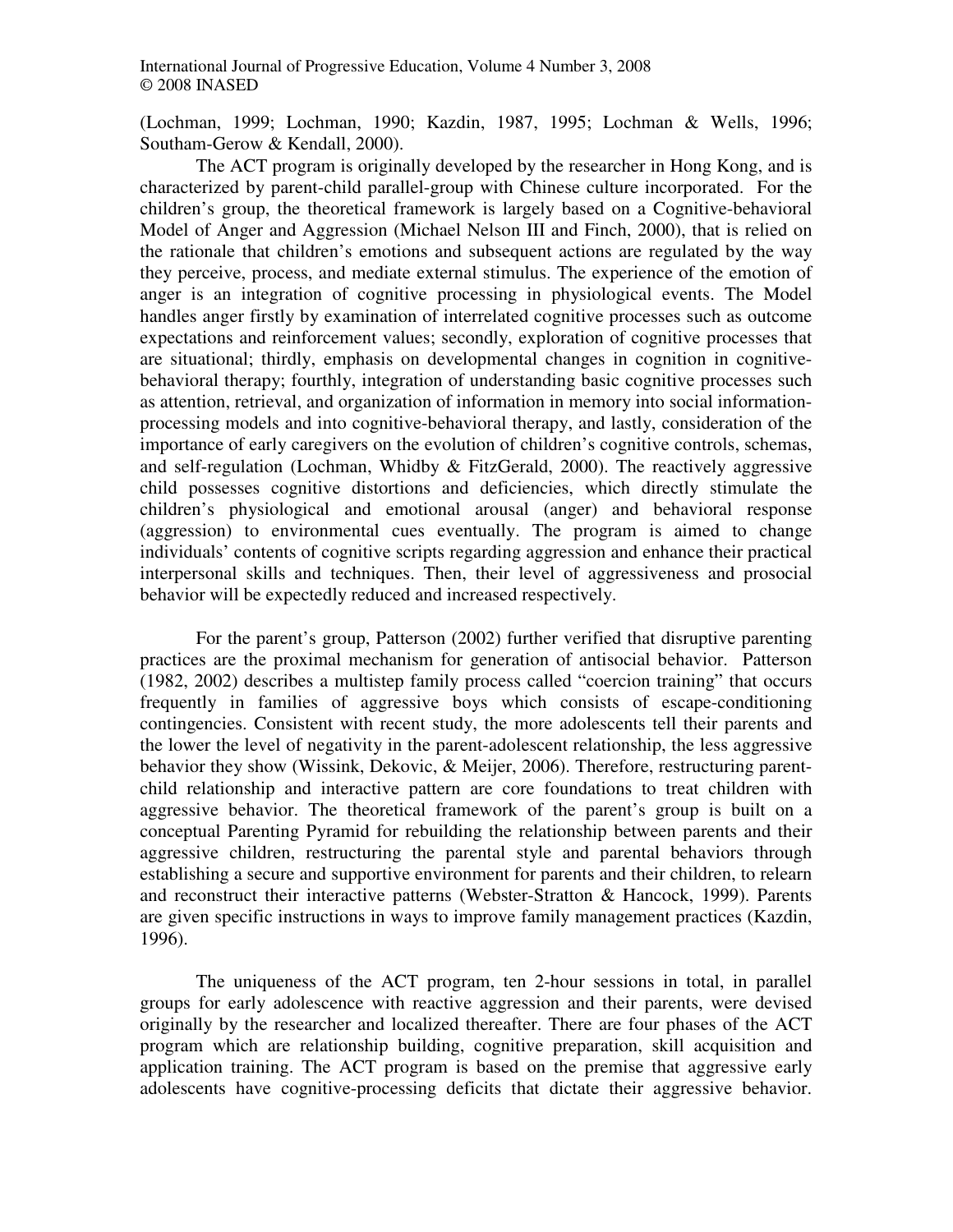This is supported by findings that aggressive early adolescents demonstrate distorted cognitive appraisals of social situations and utilize aggressive schemata for acting on these appraisals (Lochman & Dodge, 1998). For the parents, interventions have been developed under the assumption that changes in the parent-child relationship, and parenting style, and parental behavior will lead to noticeable changes in the children's behaviour. Parent training has long been used as a highly successful means of treating highly aggressive children (Dumas, 1989; Cavell, 2000). Parent training in the ACT program is focused on teaching parents to apply attention, appreciation and reinforcement when children are behaving appropriately, and to use behavioral discipline strategies when children behave inappropriately.

The parents have a chance to learn how to handle their children's anger and the conflict with others through modelling the worker. Parents are invited to work out their children's conflict after observing the worker's demonstrations. In addition, workers introduce the token economy system in which children can gain stickers if they commit to the group and carry out the assigned task. After collecting a number of stickers, they can achieve desirable rewards. Contingent reinforcement allows the therapist to shape the child's behavior to be more adaptive (Miranda & Presentacion, 2000). Rewards may also be useful in encouraging the child to complete homework assignments designed to give the child practice using newly acquired coping techniques outside the sessions (Southam-Gerow & Kendall, 2000).

Parents report the daily records of their children's prosocial behaviors and give compliments and reinforcement to the children in the group. Parents learn how to shift their perceptions of their children from negative to positive through doing the appointed assignments. After each group session, they are encouraged to find out and reward the child's prosocial behaviors, and then report them in the following session. Furthermore, the children are encouraged to record their own prosocial behaviors everyday. If parents and children find that their relationship is emotionally satisfying, it can be a vehicle for promoting prosocial behavior (Wahler, 1997).

In this research, the levels of behavioral presentations of early adolescence physical and verbal prosocial behavior are defined as the dependent variables and the ACT program is defined as the independent variable. It is hypothesized that the early adolescents' physical and verbal prosocial behavior will increase after completing the ACT program. The ACT program is the original parent-child parallel group which is designed as intervention for early adolescence with reactive aggression in Hong Kong. The content incorporates localized and indigenous characteristics catering for Chinese parents and their children with physical aggressive behavior. Based on the ecological approach, the program content has consisted of individual system, family system, school system, and social system (Fung, 2004), which are integrated into 10-session of parentchild separated and joint groups (Fung, Wong & Wong, 2004).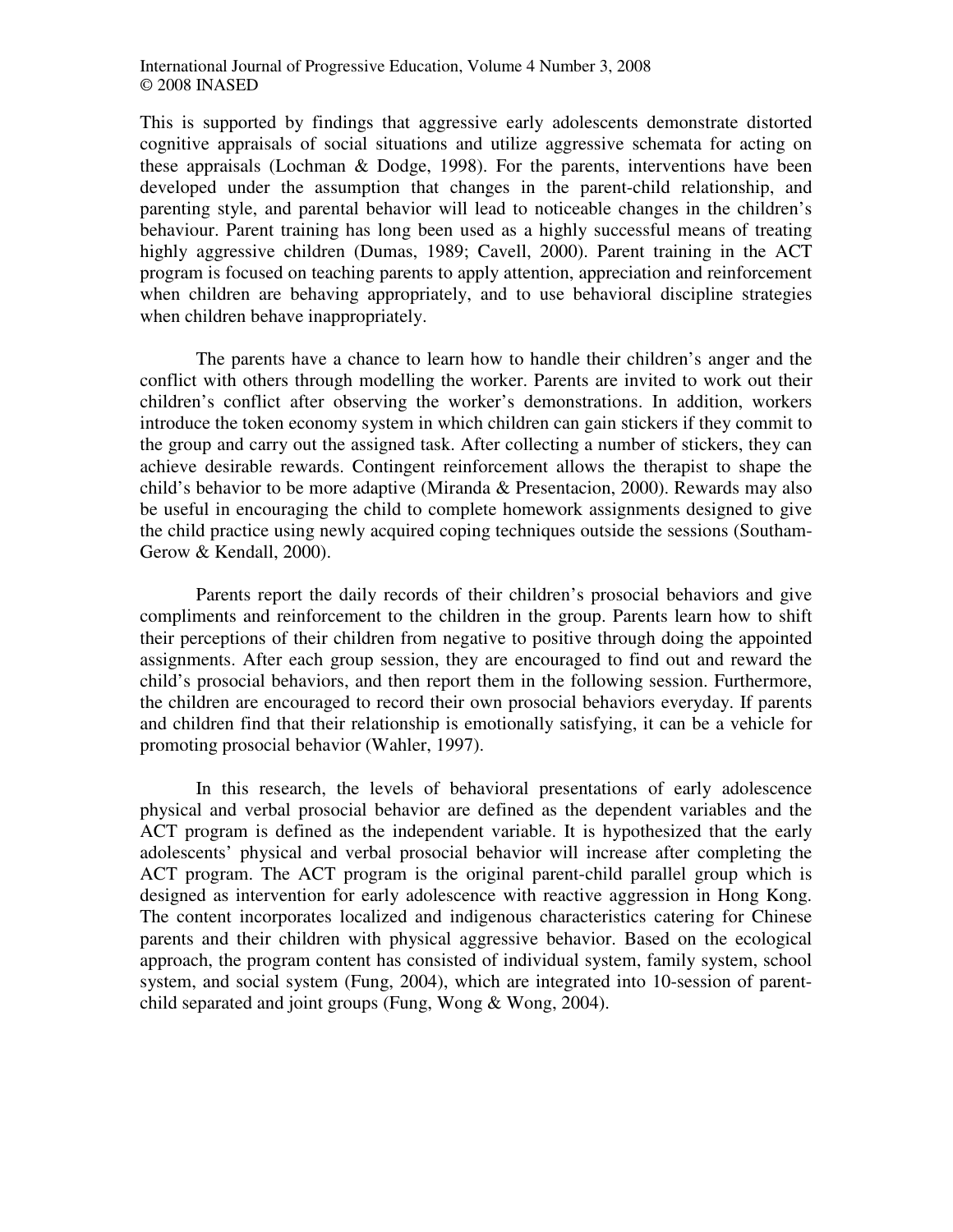#### **Method**

An experimental and control group pre and post comparison design is used for the present study. The Pre-test Post-test Control-group design with parallel experimental groups is the most appropriate for this study because it does an excellent job of controlling rival hypotheses that would threaten the internal validity of the experiment (Johnson & Christensen, 2004). The result of the experimental design would provide greater confidence that changes in the levels of behavioral presentations of aggressive early adolescence's physical and verbal prosocial behavior (the dependent variables) are associated with changes in the ACT program (the independent variable). It is hypothesized that the early adolescence's physical and verbal prosocial behavior will be increased after completing the ACT program.

## **Participants and Procedures**

Pamphlets, posters and application forms were printed and distributed to schools and social welfare institutes. Additionally, personal contacts and follow-up calls with caseworkers, social workers, student guidance officers and schoolteachers were made. Pilot Study I was carried out between August and December 2002; and the phase of Pilot Study II was from January to May 2003. After the completion of the Pilot Studies I and II, the Main Study started in June 2003. The recruitment and promotion was from June to September 2003. By the deadline, there were 34 application forms submitted. One of them was self-referral, the rest of them were referred by caseworkers, school guidance officers and schoolteachers. The researcher and group facilitators contacted the potential clients to collect more preliminary particulars and explain the details of the research and to seek verbal parental consent. Kendal and Sheldrick (2000) recommend that the closer the demographic characteristics between the treatment group and control group, the more representative the normative group becomes. Hence, the working team had a preliminary assessment of the clients' demographic backgrounds, such as the level of early adolescence aggression, age, marital status, educational level and socio-economical status, and then selected 28 potential families with homogenous characteristics to go through the screening procedure. The screening and assessment process of the pre-test procedure made up numerous scores in the Child Behavior Checklist (CBCL), the Child Behavior Checklist- Teacher Report Form (CBCL-TRF), and the data from observation and structured interviews. In order that the selected people had reasonable representativeness of the study, the criteria of selection were based on the consistency with high scores of all parts of data and early adolescence aggression across different contexts. After systematic screening and assessment procedures, a group of 18 families with early adolescence classified in the subcategory of aggression based on the result of CBCL rated by parents and CBCL-TRF rated by teachers was identified.

In this study, the age of target early adolescence was 10. Seventeen of them were boys, only one was girl. The result was consistent with recent finding shown that males are more physically aggressive than females, and females are more prosocial and preferred by peers (Zimmer-Gembeck, Geiger & Crick, 2005). They were randomly distributed into three groups with six children and their parents, each namely (1) Experimental Group 1: A parallel treatment group for aggressive children and their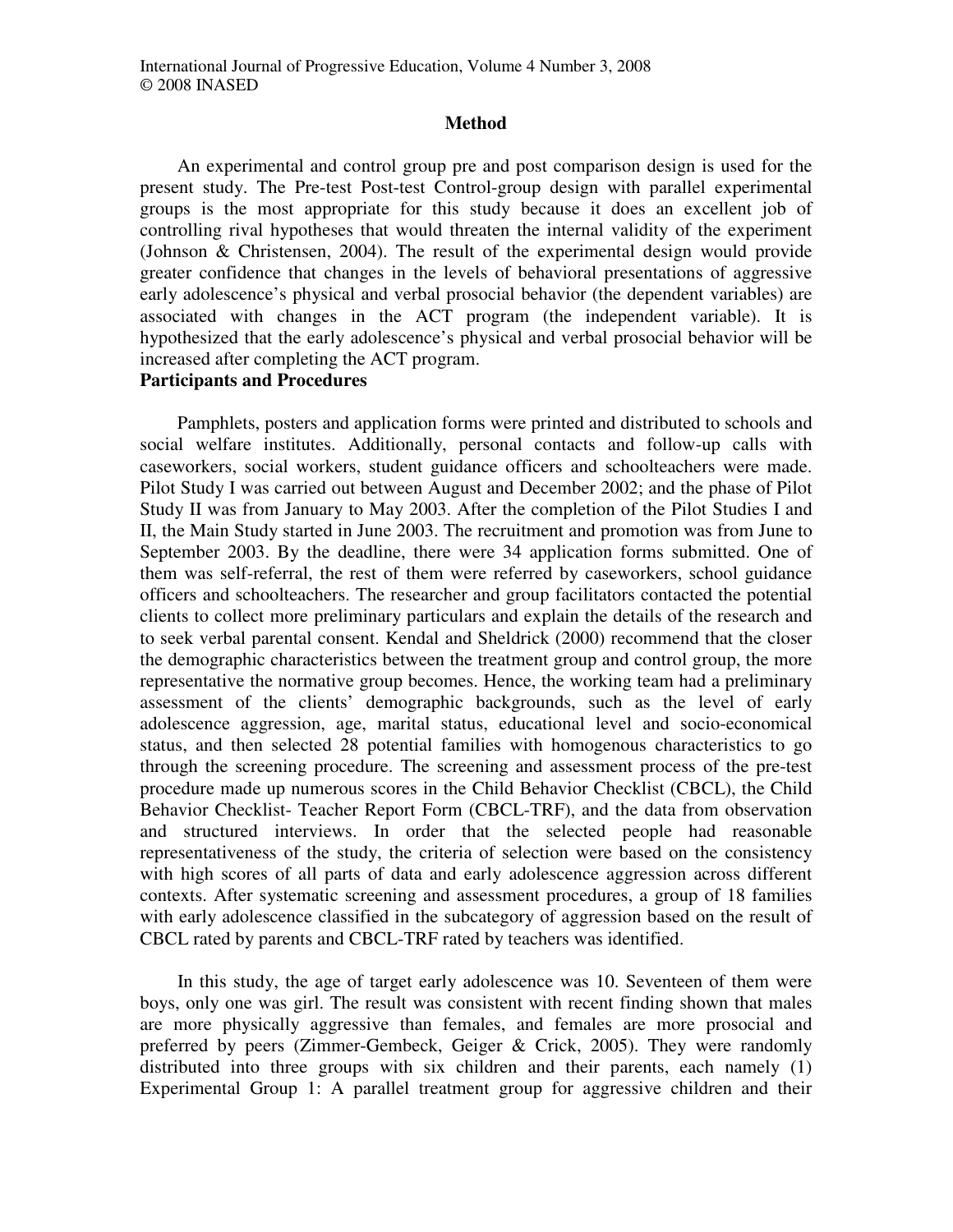parents; (2) Experimental Group 2: A parallel treatment group for aggressive children and their parents and (3) Control Group 3: A non-treatment group for children and their parents. The children and their parents in Experimental Group 1 and 2 received the ACT program, and the participants in control group obtained purely reading and study skills. Children and their parents in the control group showed enthusiasm and acceptance with the arrangement, which had a chance to improve their children's study skills. Pre-test and post-test procedures were conducted before and after the intervention process, the duration of which was approximately about three months. The impacts of intervention on the early adolescent, parents and teachers were assessed with observational measures at a three-month follow up after the intervention process. The findings of pre, post-test and follow-up across the groups were compared by using statistical analysis and multiple qualitative data sources.

# **Techniques**

## *Quantitative Methods*

Quantitative data is collected through self-administrated questionnaires, CBCL for parents and CBCL-TRF for teachers to screen out the targeted early adolescents who are above the clinical score in the subcategory of aggression, and behavioral observations to address stated hypotheses in the Peer Observation Checklist (POC). The early adolescents are randomly allocated into small groups for observation of their interaction at play. They are under the clinical observation of a professional team using a social behavior checklist for evaluation while the entire process in the playroom is video-taped. Data is collected through the early adolescent's interaction with the peer group in a spontaneous environment with clinical judgment being made by two independent raters. The POC consists of five items of verbal prosocial behavior: (1) Shows politeness; (2) Chats/ Communicates with others; (3) Invites others to have fun; (4) Breaks ice/ Greets, and (5) Tries to settle conflicts. It also consists of five items of physical prosocial behavior: (1) Smiles; (2) Tries to assist; (3) Shares toys; (4) Plays with others in harmony/ co-operates, and (5) Makes proper and friendly eye/ body contacts. Observational procedures included rating response frequency of 10 items of verbal and physical prosocial behavior. Event recording counts how many times a target behavior occurs within a half-hour period per session in both forms of behavioral observation. Two independent raters are required for the event recording. In interval recording, an observation period is divided into equal intervals and the rater records whether the target behavior occurs in the interval. Each subject is observed for three 30-minute sessions at the pre-test, post-test and follow-up studies. For the analysis of the quantitative data, the non-parametric statistical procedure, Mann-Whitney *U* Test, is used to assess the differences between those two experimental groups and a control group (Experimental group 1 between Control group; and Experimental group 2 between Control group).

## *Qualitative Methods*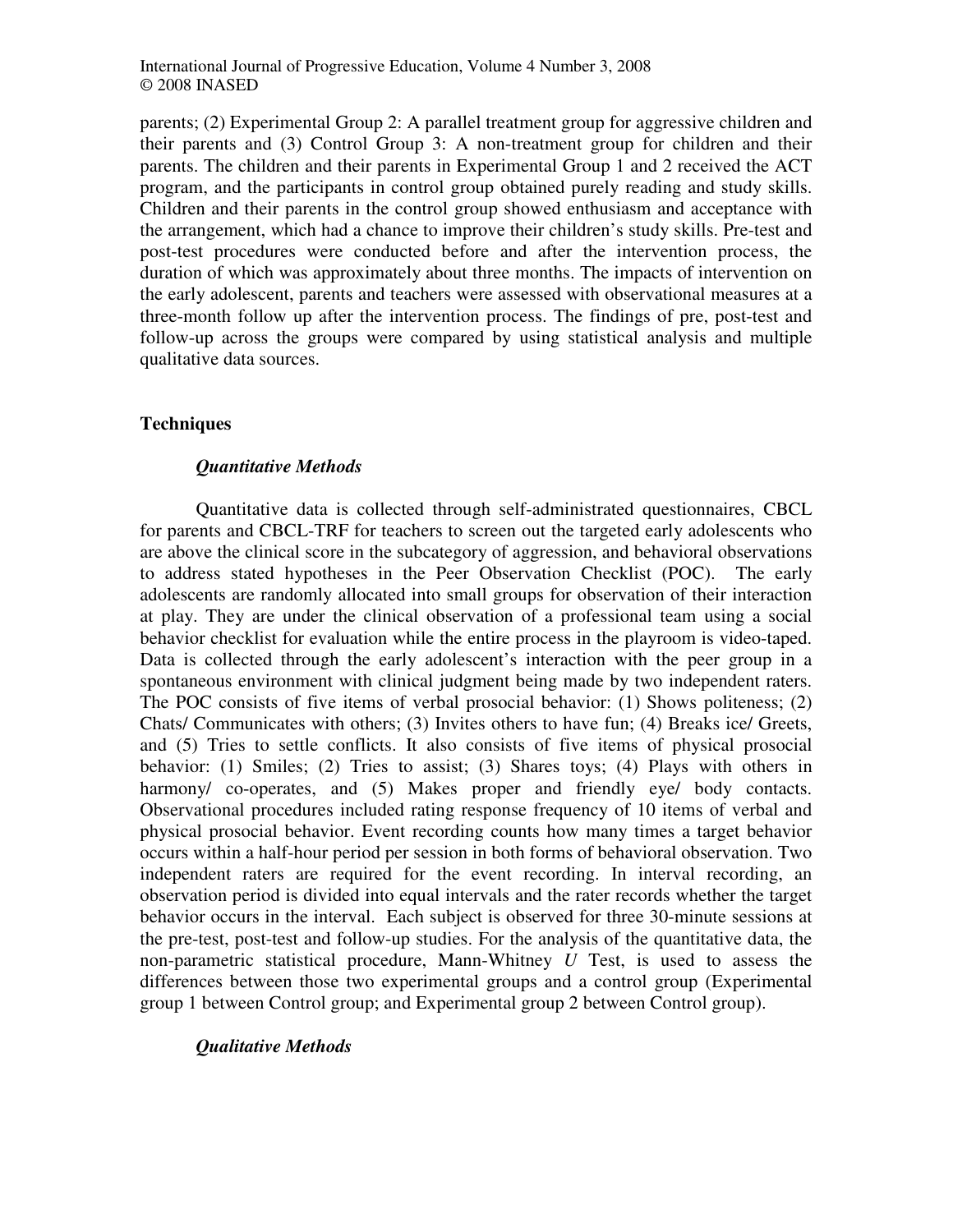Qualitative methods include structured interviews for assessing parents, children and their teachers both before and after an experimental treatment. Multiple observers from multiple perspectives of different contexts are involved, including aggressive children's parents, discipline teachers, counselling teachers, class mistresses, and teachers teaching major subjects. Multiple qualitative data sources are compared, reconciled and merged in analyzing qualitative data. Thus, quantitative and qualitative data provide indepth understanding towards early adolescence's prosocial and aggressive behavior under different contexts, which include the individual, peer, school and family system.

#### **Results**

Interrater reliability was used to test the extent to which observation scores were consistent among independent raters. 30 minutes of peer interactions were videotaped for subsequent rating by two independent raters. Both were professional social workers with master degrees in social work and over 5 years of in-service experience. The raters were well-trained before the ratings. In total, they received three 2-hour training sessions in Pilot Studies I and II and the Main Study. Every training session consisted of a briefing of the POC, rating guidelines, and three trail-marking ratings of the children's peer interactions. The raters were totally blind as to the status of the participants which ensured that the rating process was free from any bias. As Table 1 and 2 indicate, the Mann-Whitney *U* test was applied to the ranked data. For an alpha level of .05, the mean ranks of the pre-test, post-test and follow-up scores between Rater A and Rater B were not significantly different, *z* value ranged from -.11 to -.19 (pre-test assessment) and from -.19 to -.89 (post-test and follow-up assessment). The results demonstrated that the scores obtained for the two independent raters of the POC were significantly and positively correlated with each other. This was an indication of high interrater reliability for this measurement.

The results showed no significant differences on the pre-treatment scores between experimental group 1 and 2, so as the pre-treatment scores between two experimental groups and the control group. In conclusion, all results already showed that the technique of randomization in this study was very effective. Correspondingly, the post-test procedure comprised of the same assessment components as the pre-test process. For the analysis of the quantitative data from the pre-test and post-test self-report questionnaires, quantitative analyses including non-parametric statistical procedures were involved. **Observational Measurement** 

#### *The Children's Physical Prosocial Behaviour*

As Table 3 shows, in post-test assessment, the mean rank of physical prosocial behaviour rated in the experimental groups was higher (12.17) than the mean rank in the control group (4.17). There was a significant difference between the experimental and control groups,  $z = -3.00$ ,  $p < .01$ .

The 3-month follow-up results indicated that the mean rank of physical prosocial behavior rated in the experimental groups was higher (11.88) than the mean rank in the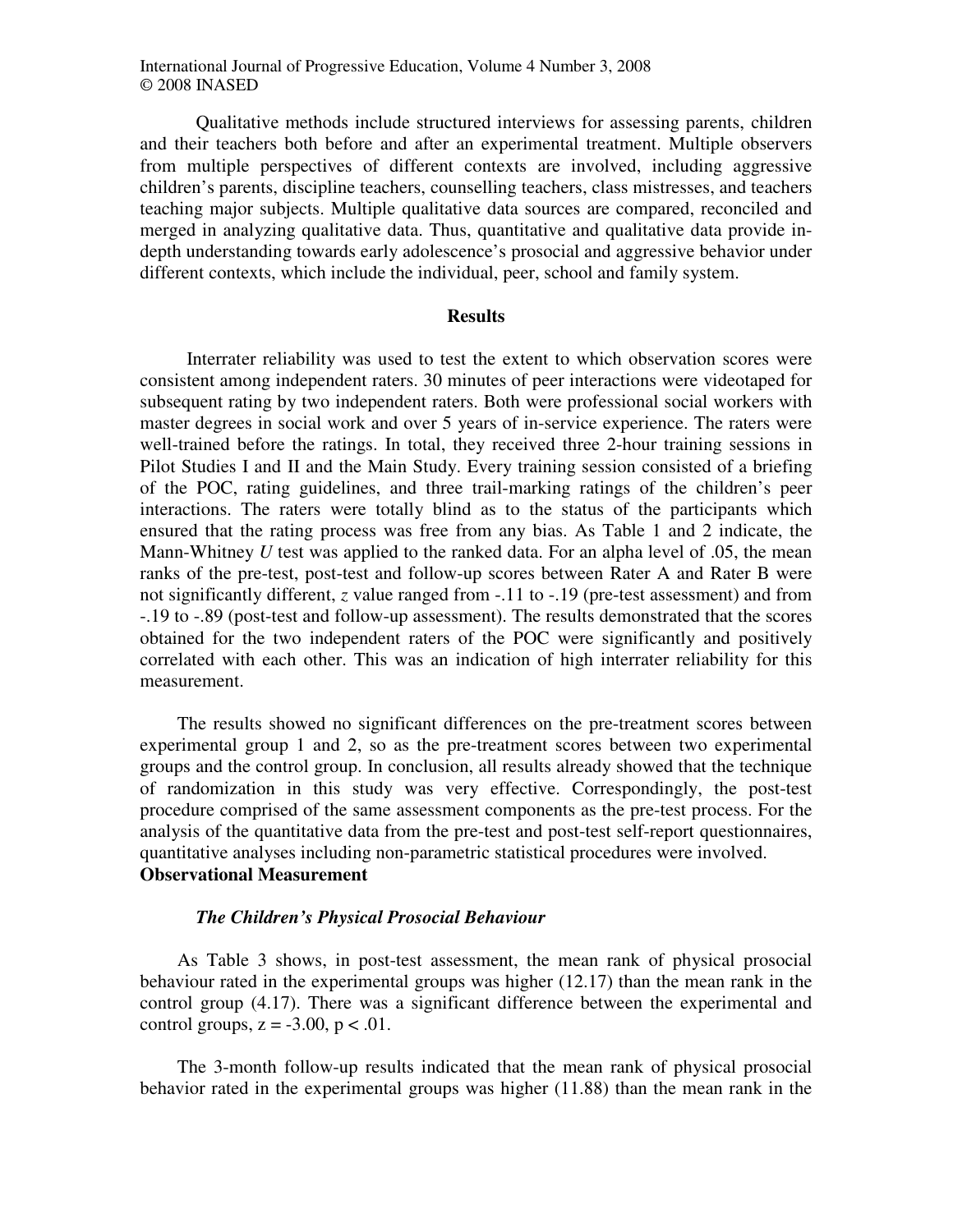control group (4.75). There was a significant difference between the experimental and control groups,  $z = -2.69$ ,  $p < .01$ .

As Table 4 shows, the mean rank of physical prosocial behaviour rated in the experimental group 1 (6.42) was lower than the experimental group 2 (6.58) in post-test assessment. There was no significant difference between both experimental groups,  $z = -$ .08, *ns*. In addition, the mean rank of physical prosocial behaviour rated in the experimental group 1 (8.67) was higher than the experimental group 2 (4.33) in follow-up studies. There was no significant difference between both experimental groups,  $z = -2.11$ ,  $p < .05$ .

Hence, there were significant differences between pre- and post-intervention scores on physical prosocial behaviour. Treated early adolescents demonstrated strong improvement in behaving prosocially. Both experimental groups showed positive effects after completing the ACT program.

#### *The Children's Verbal Prosocial Behaviour*

As Table 3 indicates, the mean rank of verbal prosocial behaviour rated in the experimental groups was higher (12.00) than the mean rank in the control group (4.50) in post-test assessment. There was a significant difference between the experimental and control groups,  $z = -2.81$ ,  $p < .01$ .

The 3-month follow-up results indicate that the mean rank of verbal prosocial behaviour rated in the experimental groups was higher (9.88) than the mean rank in the control group (8.75). Yet, differences were not significant between the experimental and control groups,  $z = -.43$ , *ns*.

As Table 4 shows, the mean rank of verbal prosocial behaviour rated in the experimental group 1 (7.83) was higher than the experimental group 2 (5.17) in post-test assessment. There was no significant difference between both experimental groups,  $z = -$ 1.28, *ns*. In addition, the mean rank of verbal prosocial behaviour rated in the experimental group 1 (7.83) was higher than experimental group 2 (5.17) in follow-up studies. There was no significant difference between both experimental groups,  $z = -1.29$ , *ns*.

Observers rated the treated early adolescents as having more verbal prosocial behaviour than the non-treated early adolescents after completing the ACT program, but fewer verbal prosocial behaviors was observed 3 months after the intervention.

#### **Structured Interview**

Structured interviews with aggressive early adolescents, their parents and teachers can be extremely helpful in identifying situational variables related to the occurrence of prosocial behaviour. Three kinds of structured interviews (child, parents, and teachers) were conducted by the same interviewer in the Pilot Study I, II and Main Study. Qualitative data were collected through 373 individual interviews (with adolescence,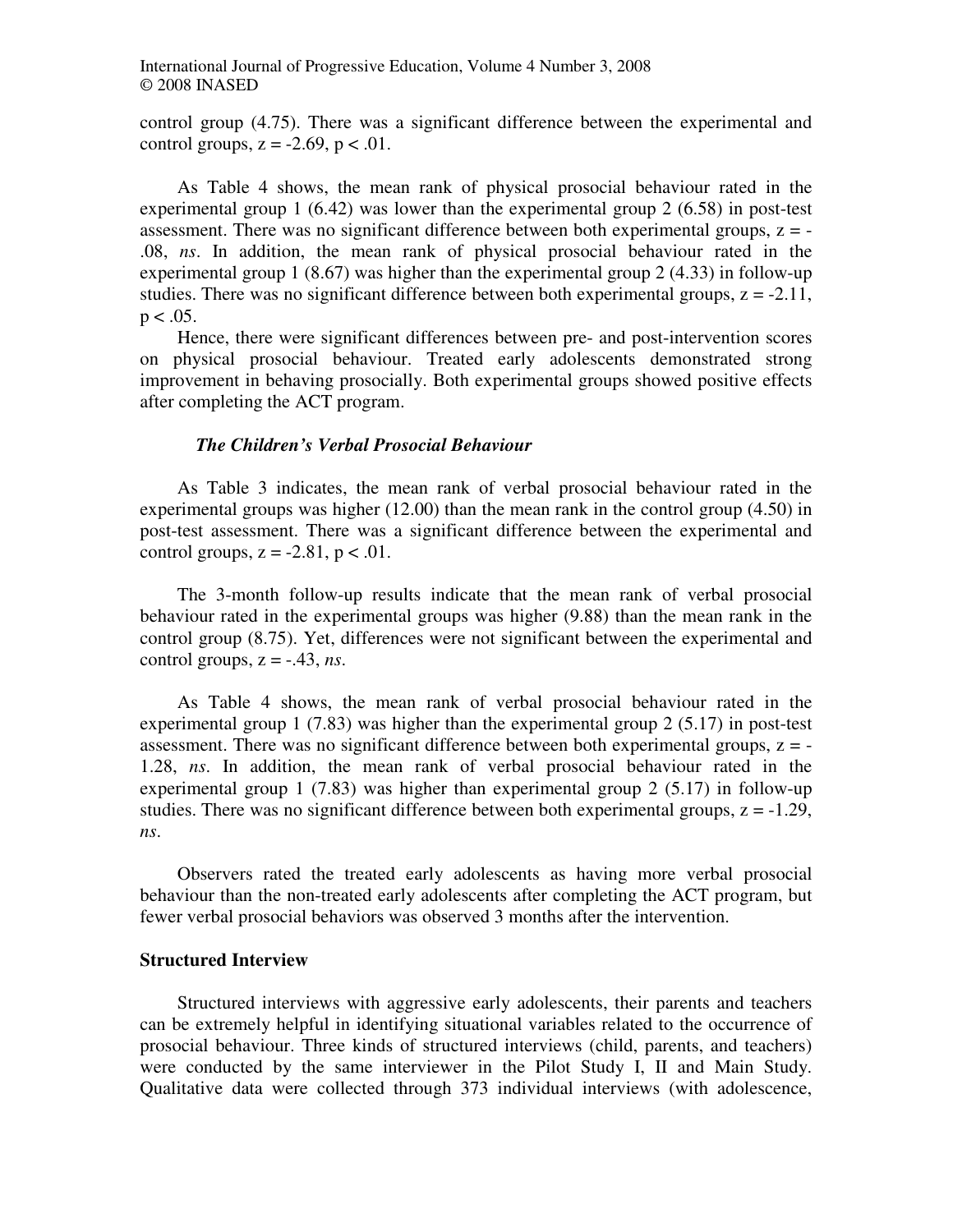parents and teachers) in the main study, focusing on the adolescences' cognitive characteristic and aggressive behaviors across contexts (at home, school and in classroom). The focus of structured interview was based on the Cognitive-behavioral Model of Ander and Aggression, children with reactive aggression show particular characteristics of their social-cognitive style that differ in a meaningful way from nonaggressive children. The premise behind the ACT program was that cognitions or thoughts influence the behaviour that an individual shows in various situations, and thus, alter both the individual's behavioral response patterns and the cognitions that accompany or precede the behaviors. The program was designed to impact their social behaviour and related cognitive and emotional processes. Thus, through participating in the ACT program, treated children might have changes in cognitive characteristics, behavioral presentations, and affective reactions. They might develop a self-control mechanism, an anger coping method and problem solving skills.

The basic procedures in qualitative data analysis were transcribing data; reading and rereading transcripts; segmenting and coding the data, coding categories and enumeration; and searching for relationships and themes in the data. The coding and developing category systems were appraised by two independent reviewers. Pre- and post-intervention perceptions from multiple informants and information from different sources on the early adolescence's change are presented.

# *Prosocial Behavior With Appropriate Problem-solving Solutions*

Early adolescence with aggressive behavior demonstrate deficiencies in prosocial behavior with appropriate problem-solving solutions. In response to hypothetical interpersonal conflicts, aggressive early adolescents offer fewer verbal assertion solutions, fewer compromise solutions, more direct action solutions, and more physically aggressive responses.

*There were no other ways to relieve my tension. He hurt me by hitting me, even though he touched me accidentally, I would beat him up until he bled. (LING)* 

*Nobody is allowed to touch him. If he finds someone touching him, he will hit him or her immediately. (CHAN'S PARENTS)* 

*I could not think of any other useful ways that were better than fighting. (CHOW) He believes that nobody can help him, fighting is the only way to protect himself. (LEUNG'S TEACHER)* 

*Fighting is a way to solve problems. (LEE)* 

*I scold others until they are speechless. (NG)* 

*He always uses foul language to fight back. (CHOY'S MOTHER)*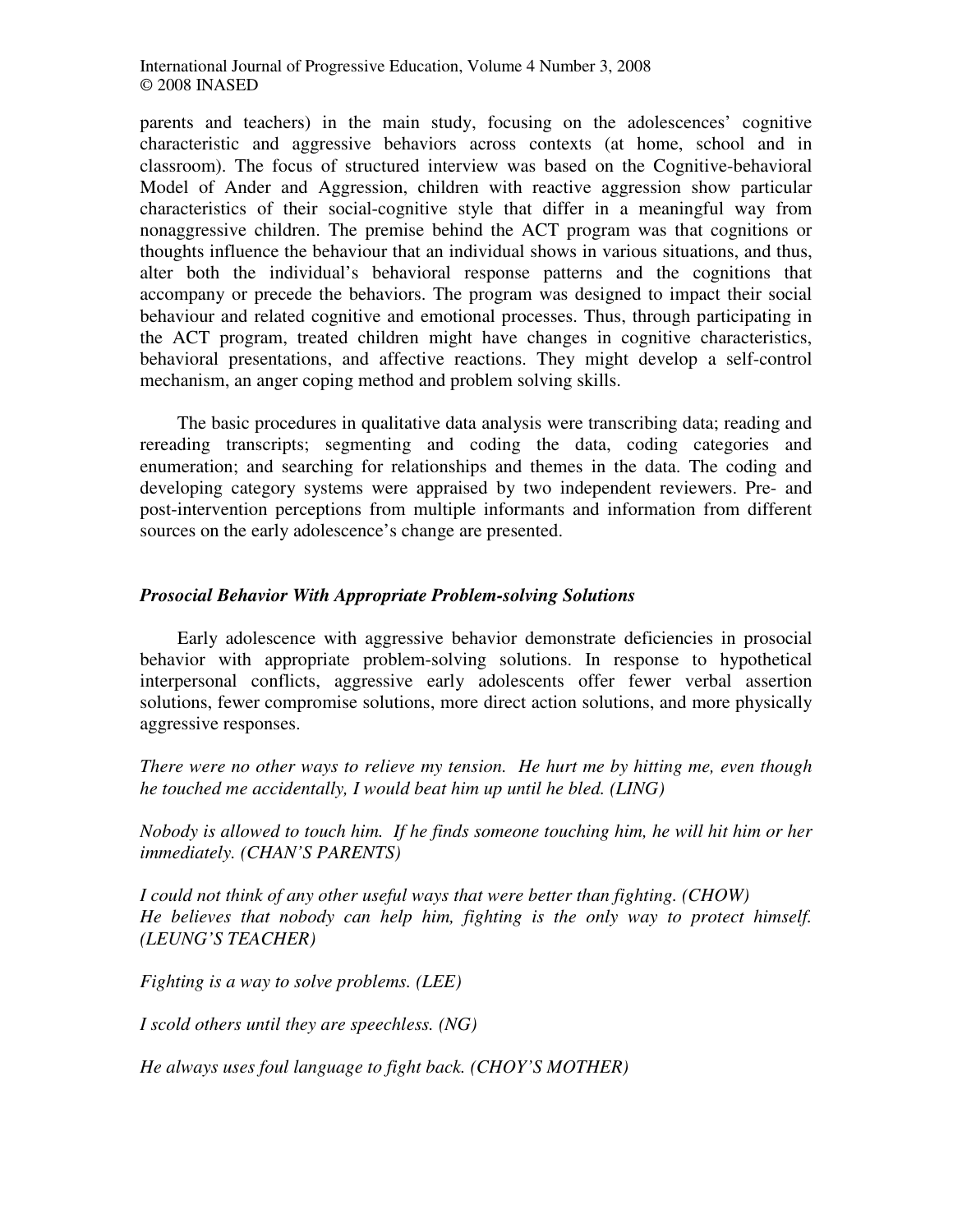*Screaming, shouting and yelling frequently occur under a conflictual situation at school. (MAN'S TEACHER)* 

*Teachers cannot help me solve interpersonal problems, fighting is the only way to cope with them. (FONG)*

*I have many enemies, I have to protect myself. I find fighting as the greatest way. (LAI)* 

*I hate people laughing at me, I must fight back. (CHU)*

Aggressive early adolescents have a deficiency in the number of solutions they can generate to resolve social problems.

*To me, fighting is a medium to make friends. I would fight or scare others before making friends with them. (TAM)* 

His lack of social skills led an aggressive child, Tam, to use aggression as a means of making friends. He thought that "Fighting is a medium to make new friends". Aggressive early adolescents evaluate aggressive behavior as less negative than early adolescents without aggressive behavior problems.

 After the completion of the program, early adolescents were able to generate more problem solving methods which they demonstrated in their daily and school life. They were found to use prosocial problem-solving methods to deal with interpersonal conflicts at post-intervention. Their views were as follows:

*I tell the teacher I will not fight back. He triggers me but I do not care about him… (SIN)* 

*Now, he takes a deep breath and leaves the spot. He does not fight with others. (AU'S MOTHER)* 

*He will leave the spot and drink cold water to calm himself down. No fighting anymore. (CHAN'S TEACHER)* 

*He tells us about his feelings and thoughts when he found himself nearly losing his temper. (CHOY'S PARENTS)* 

*I tell myself that I do not care about others, or instead think that they are idiots. (NG)* 

*He thinks that he is a talented and brilliant student, fighting is a foolish action. He has many ways to deal with the conflicts. (LUI'S TEACHER)* 

*If I beat others, I will be punished. I will consider the consequences. (CHENG)* 

The intervention was found to have lasting effects at the follow-up assessment. These findings were vital because skill development was difficult and there was a risk of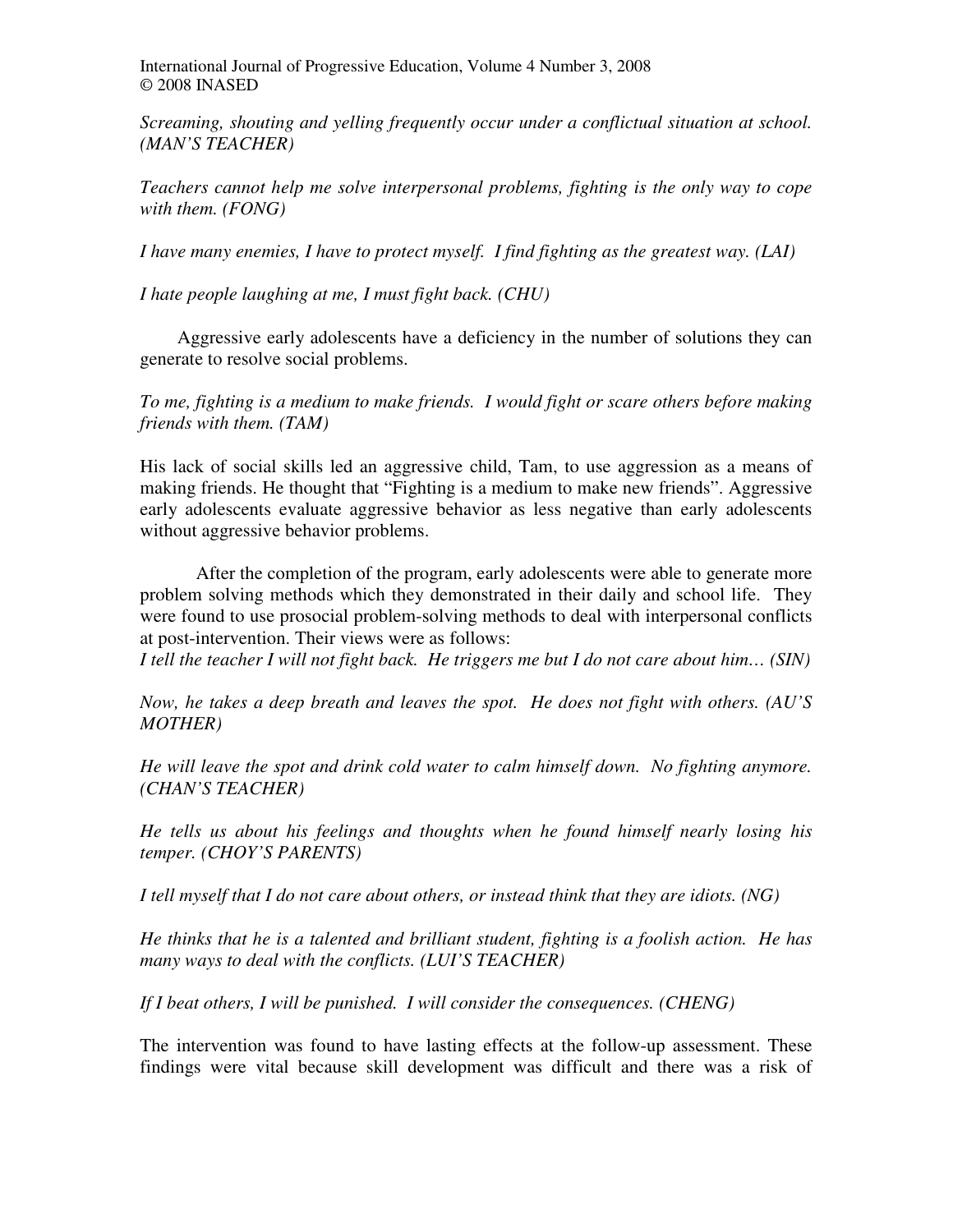relapse. Treated early adolescents shared their experiences in applying prosocial problem-solving methods in the social world.

*Somebody triggered him during recess once. He stopped for a few minutes, then told the teacher. The teacher praised him for doing things correctly. (CHU'S TEACHER)* 

*I tried to seek help from a monitor who told the on-duty teacher. He punished the fellow classmate that used foul language. (CHAN)* 

If I encounter a conflicting situation, I will bully people in the worst scenario, but will not *beat up others. In my heart I will count from 1 to 10. (TAM)* 

*Most of the time I will use the deep breath method. The second best way is to write my feelings on paper and then tear it off. (LAI)* 

*Now, he will tell others of his own feelings. Then he leaves the spot and looks at other things. (YIP'S MOTHER)* 

*Now I will express my thoughts and feelings to others, then start positive conversations instead of fighting. (TONG)* 

The effectiveness of the ACT program has been consistently verified by the quantitative and qualitative methods, and the result outcomes are consistent. In postintervention and follow-up studies the treated early adolescence showed an unvarying increase in their physical and verbal pro-social behavior In conclusion, the ACT program was efficacious in enhancing early adolescence's social skills.

#### **Discussion**

In Chinese culture, parents easily tend to exercise physical punishment, coercive and punitive discipline, which is directly affected by Chinese traditions. Some traditional proverbs are related to parental cognition and coercive physical punishment, which are positively associated with a child's achievement and filial obedience. Some mothers perceived childhood aggression was characterized as a kind of boys' temperament. Males exercise their power through aggression, and females usually play submissive roles. Therefore, some parents normalized their son's physically aggressive behaviors. They thought that it was appropriate for boys acting out explicitly and made friends through fighting. On the other hand, some parents rejected their sons with physically aggressive behaviors. Although boys in traditional Chinese society are at a higher and superior position in family, some mothers reported that they preferred girls' gentle and caring personality to boys' insensitive and hostile character. In spite of their intimacy with their daughters, they maintained a discordant relationship with their aggressive sons.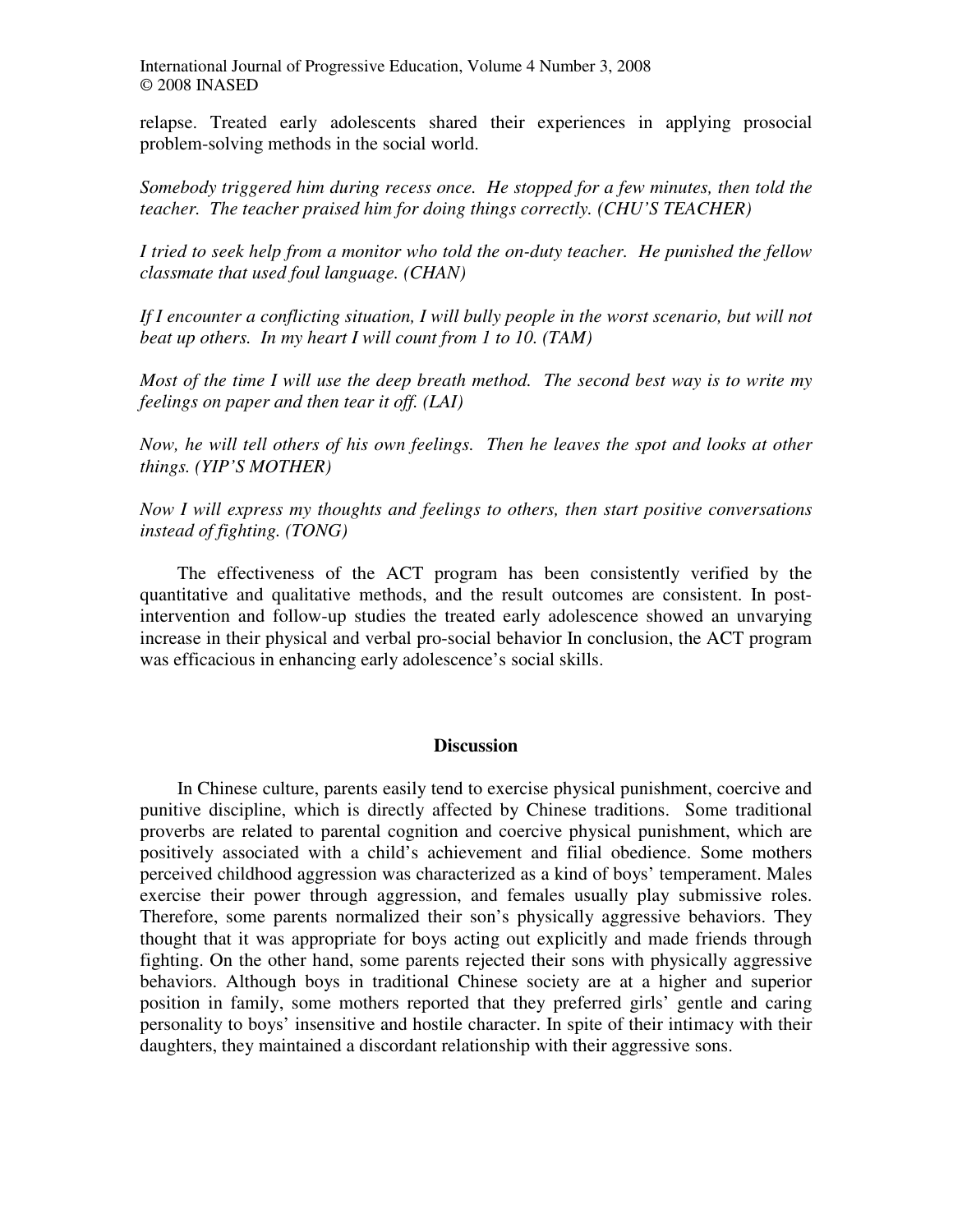After completing the program, treated children and their parents were found to gain cognitive restructuring. Children had less self-reported anger, fewer time-out restrictions, and improvements in coping self-statements and generation of problem solutions. Parents had more positive perceptions and attitudes towards the child, improvements in parentchild relationship and effectual parental behaviors. These positive treatment effects provide evidence supporting the recommendations by Lochman and Larson (2002) that cognitive-behavioral therapy for children with reactive aggression and their parents is the best approach for an anger coping program.

Hence, parental involvement in the group is vital. There are well-documented and effective treatments for childhood aggression in Behavioral Parent Therapy (Kazdin, 1987, 1995; Lochman, 1990; Long, Forehand, Wierson, & Morgan, 1994; McMahon & Wells, 1989). These treatments focus on altering the deficient parenting skills and parental aggressiveness that are so often evident in families of aggressive children. In a parent-child parallel group design in the ACT program, the parent's treatment promotes changes in parents' appraisal distortions and social problem-solving deficiencies. As parents change their parental cognition, their children can begin responding to the parents' modelling of more adaptive and competent cognitive processes.

Parents are found to have increasing play-facilitating behaviors such as praising (verbally reinforcing the child during the activity), describing (commenting on what the child is doing and how the child might be feeling), and touching (appropriately touching the child during the activity). In addition, parents also reduce detracting behaviors such as confronting (challenging the child with unnecessary questions during the activity), commands (telling the child what to do during the activity), and criticism (negatively evaluating the child's behaviour during the activity). Parents and children learn and practise prosocial interaction behaviors in joint group sessions such as starting a conversation, participating in activities, sharing, cooperating, asking questions, and listening. Besides, parents learn new parental and management skills through demonstration and role-playing. After acquiring effective skills and parental practice, parents actually can play a trainer role in providing positive guidance for their children.

It is the first systematic research of studying how to enhance social skills of aggressive early adolescence in Hong Kong based on qualitative and quantitative results. This study demonstrates that the ACT program developed through this research holds good potential for helping aggressive early adolescence and their families to improve such children's management of aggression (Fung, 2004; Fung & Tsang, 2006). There are plenty of contributions in the research, theoretical, and practical aspects: (1) it is the first systematic research of improving prosocial skills for aggressive early adolescence in Hong Kong; (2) it strives to link up separate literature and to design an indigenous intervention program; (3) it offers a multi-method assessment of an early adolescent's aggressive and prosocial behaviour, which provides a platform for further studies in late adolescence aggression and prosocial behaviour; (4) it focuses on the cognitive, affective and behavioral characteristics of the early adolescence; (5) it helps to enhance the understanding of the development of early adolescence with aggressive and prosocial behaviour from multi-perspectives and different points of view; (6) it involves parents in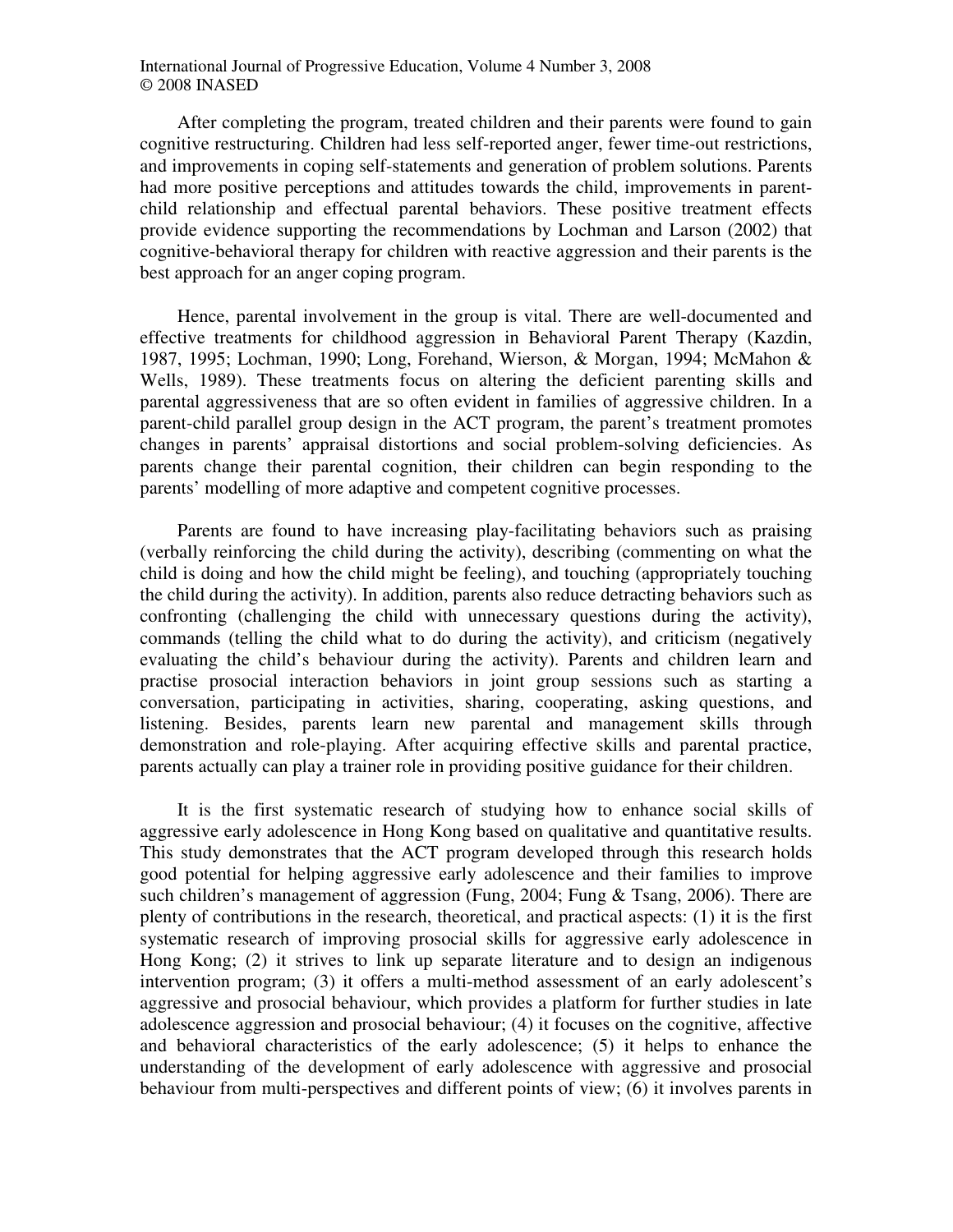a parent-child parallel-group model; and (7) it is the first study in which the specific targets mainly focused on reactively aggressive children, which provides insight to teachers, professionals, and parents on assessing and dealing with this specific type of early adolescence aggression.

Furthermore, it is the hope of the researcher that the ACT Program will be expanded: (1) to focus on different types of early adolescence with aggressive and prosocial behaviour; (2) to focus on some specialized target groups such as new immigrants from the Mainland; (3) to address with tailor-made anger control treatment programs the different characteristics of each particular school; (4) to provide intensive training for teachers to improve their positive attitudes towards student aggression and enhance their prosocial skills in problem management; (5) to offer professional training for social workers and counsellors in order to strengthen their group facilitating skills; (6) to include elder aggressive youth and adolescents with peers recruited as counsellors and positive role models; and (7) to promote the significance of the parental role in early adolescence aggression, to be more conscious of their parenting style and to help to prevent early adolescence aggression.

#### **Conclusion**

The effectiveness of the ACT program is well supported by evidence in this outcome study. This multi-component intervention, child- and parent-focused parallel group, has shown the best gains in reducing early adolescence aggression and enhancing the adolescents' prosocial skills. The level of peer acceptance and positive interpersonal relationships is enhanced and established. This, in turn, diminishes the number of victimized adolescence in school. Most of the aggressors are found to have been bullied by others in the past; therefore, it stops the spread of school violence and hostility.

Although the current research has not included the school system in the intervention program, teachers were involved in the pre- and post-intervention. Teachers reported that the parents tended to have a positive attitude towards correcting their child's behavioral problems. The parents showed the initiative to contact them for further understanding of their children's performances at school. Teachers found that home-school collaboration and effective teacher-parent communication patterns were established and enhanced.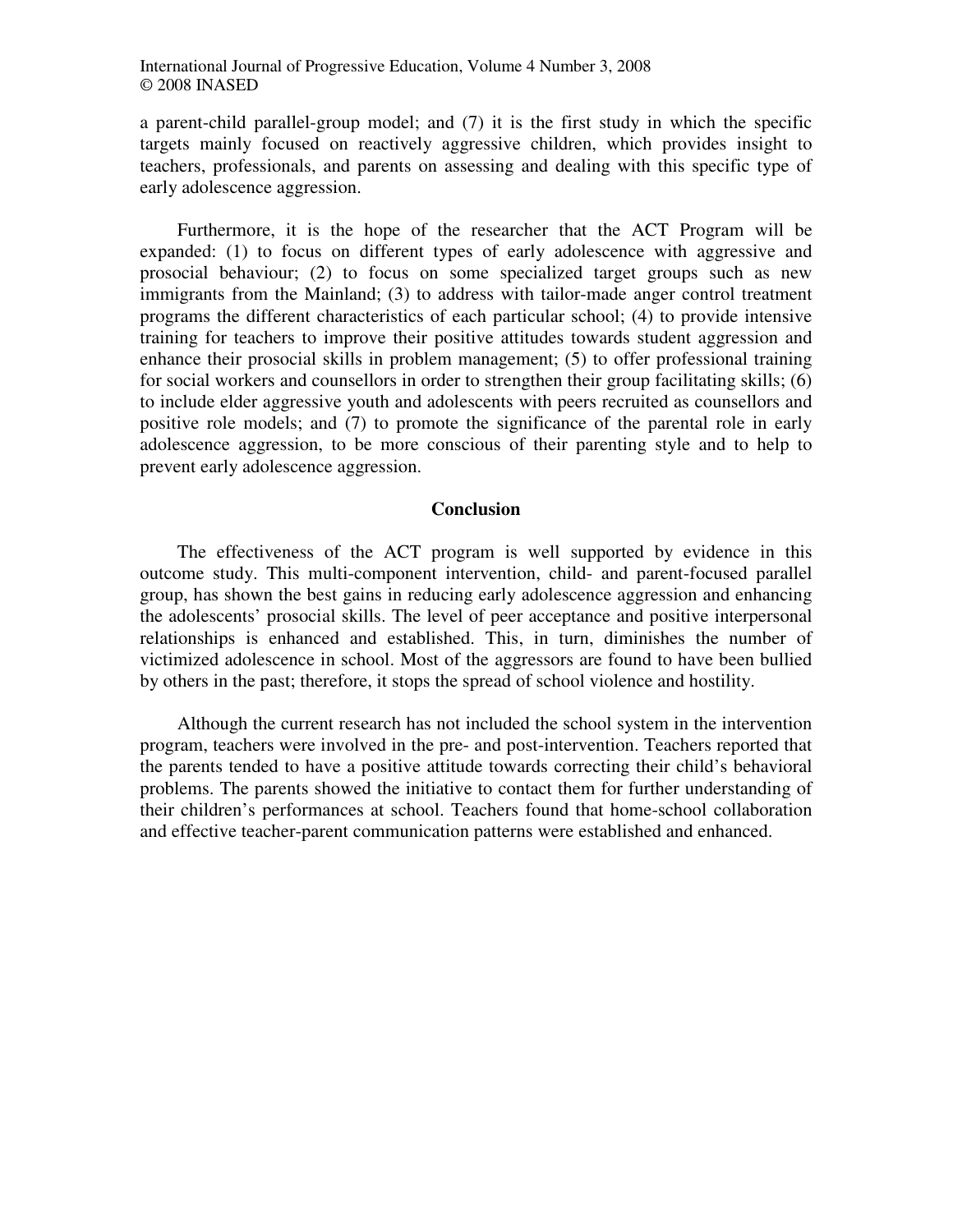# **Tables**

# **Table 1**

*Mann-Whitney U Test – POC (Rater A vs. Rater B) Pre-test Table* 

|                                       |         | N      | Mean<br>Ranks | U     | Z      | Sig.<br>Level |
|---------------------------------------|---------|--------|---------------|-------|--------|---------------|
| <b>Physical Prosocial Behaviors</b>   | Rater A | 18     | 18.83         | 156.0 | $-.19$ | #             |
|                                       | Rater B | 18     | 18.17         |       |        |               |
|                                       | Rater A | 18     | 18.31         |       |        |               |
| Verbal Prosocial Behaviors            |         |        |               | 158.5 | $-.11$ | #             |
|                                       | Rater B | 18     | 18.69         |       |        |               |
| Note: $** p < .01$ ,<br>* $p < .05$ , |         | $#$ ns |               |       |        |               |

## **Table 2**

 *Mann-Whitney U Test – POC (Rater A vs. Rater B) Post-test & Follow-up Summary Table* 

|                                                  |         | N  | Mean<br>Ranks | U     | Z      | Sig.<br>Level |
|--------------------------------------------------|---------|----|---------------|-------|--------|---------------|
| <b>Physical Prosocial Behaviors</b><br>Post-test | Rater A | 18 | 17.58         |       |        |               |
|                                                  |         |    |               | 145.5 | $-.52$ | #             |
|                                                  | Rater B | 18 | 19.42         |       |        |               |
| <b>Physical Prosocial Behaviors</b><br>Follow-up | Rater A | 18 | 18.17         |       |        |               |
|                                                  |         |    |               | 156.0 | $-19$  | #             |
|                                                  | Rater B | 18 | 18.83         |       |        |               |
| <b>Verbal Prosocial Behaviors</b><br>Post-test   | Rater A | 18 | 16.94         |       |        |               |
|                                                  |         |    |               | 134.0 | $-.89$ | #             |
|                                                  | Rater B | 18 | 20.06         |       |        |               |
| <b>Verbal Prosocial Behaviors</b><br>Follow-up   | Rater A | 18 | 17.86         |       |        |               |
|                                                  |         |    |               | 150.5 | $-.37$ | #             |
|                                                  | Rater B | 18 | 19.14         |       |        |               |
| Note: $** p < .01$ ,<br>* $p < .05$ ,            | $#$ ns  |    |               |       |        |               |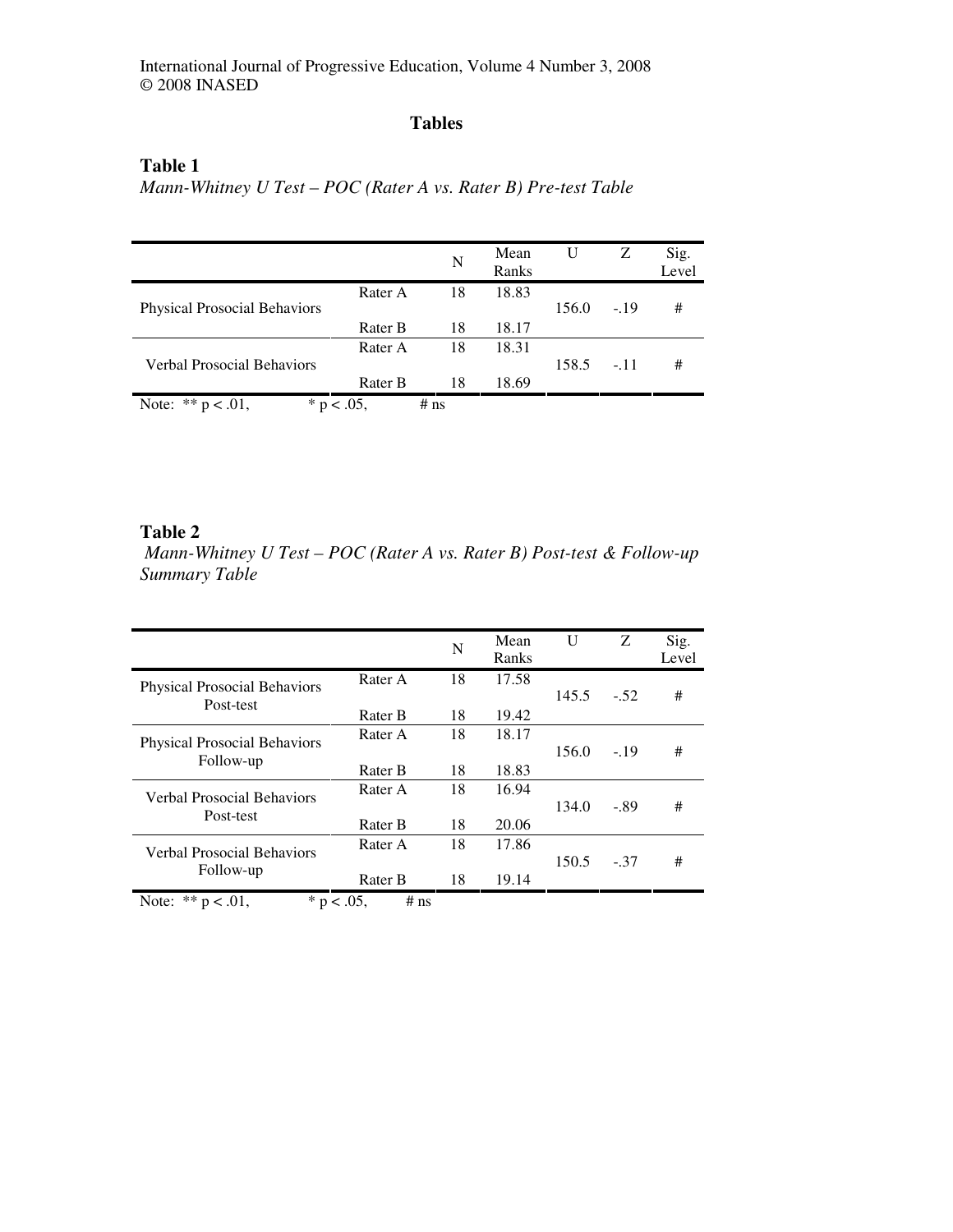# **Table 3**

*Mann-Whitney U Test – 2 Experimental Groups vs. Control Group Post-test & Follow-up Summary Table* 

|                                                        |                         | n  | Mean<br>Ranks | U    | Z       | Sig.<br>Level |
|--------------------------------------------------------|-------------------------|----|---------------|------|---------|---------------|
| POC – Physical Prosocial<br><b>Behaviors Post-test</b> | 2 Experimental Groups   | 12 | 12.17         | 4.0  | $-3.00$ | $**$          |
|                                                        | Control Group           | 6  | 4.17          |      |         |               |
| POC - Physical Prosocial<br>Behaviors Follow-up        | 2 Experimental Groups   | 12 | 11.88         |      |         |               |
|                                                        |                         |    |               | 7.5  | $-2.69$ | $**$          |
|                                                        | Control Group           | 6  | 4.75          |      |         |               |
| POC – Verbal Prosocial<br><b>Behaviors Post-test</b>   | 2 Experimental Groups   | 12 | 12.00         |      |         |               |
|                                                        |                         |    |               | 6.0  | $-2.81$ | $***$         |
|                                                        | Control Group           | 6  | 4.50          |      |         |               |
| POC – Verbal Prosocial<br>Behaviors Follow-up          | 2 Experimental Groups   | 12 | 9.88          |      |         |               |
|                                                        | Control Group           | 6  | 8.75          | 31.5 | $-.43$  | #             |
| Note: $** p < .01$ ,                                   | * $p < .05$ ,<br>$#$ ns |    |               |      |         |               |

# **Table 4**

*Mann-Whitney U Test – Group 1 vs. Group 2 Post-test & Follow-up Summary Table* 

|                                                        |                             | n | Mean<br>Ranks | U    | Z.      | Sig.<br>Level |
|--------------------------------------------------------|-----------------------------|---|---------------|------|---------|---------------|
| POC – Physical Prosocial<br><b>Behaviors Post-test</b> | Experimental Group 1        | 6 | 6.42          | 17.5 | $-.08$  | #             |
|                                                        | <b>Experimental Group 2</b> | 6 | 6.58          |      |         |               |
| POC – Physical Prosocial<br>Behaviors Follow-up        | Experimental Group 1        | 6 | 8.67          |      |         |               |
|                                                        |                             |   |               | 5.0  | $-2.11$ | $\ast$        |
|                                                        | Experimental Group 2        | 6 | 4.33          |      |         |               |
| POC – Verbal Prosocial<br><b>Behaviors Post-test</b>   | <b>Experimental Group 1</b> | 6 | 7.83          |      |         |               |
|                                                        |                             |   |               | 10.0 | $-1.28$ | #             |
|                                                        | Experimental Group 2        | 6 | 5.17          |      |         |               |
| POC – Verbal Prosocial<br>Behaviors Follow-up          | Experimental Group 1        | 6 | 7.83          |      |         |               |
|                                                        | <b>Experimental Group 2</b> | 6 | 5.17          | 10.0 | $-1.29$ | #             |

Note: \*\*  $p < .01$ , \* p < .05, # ns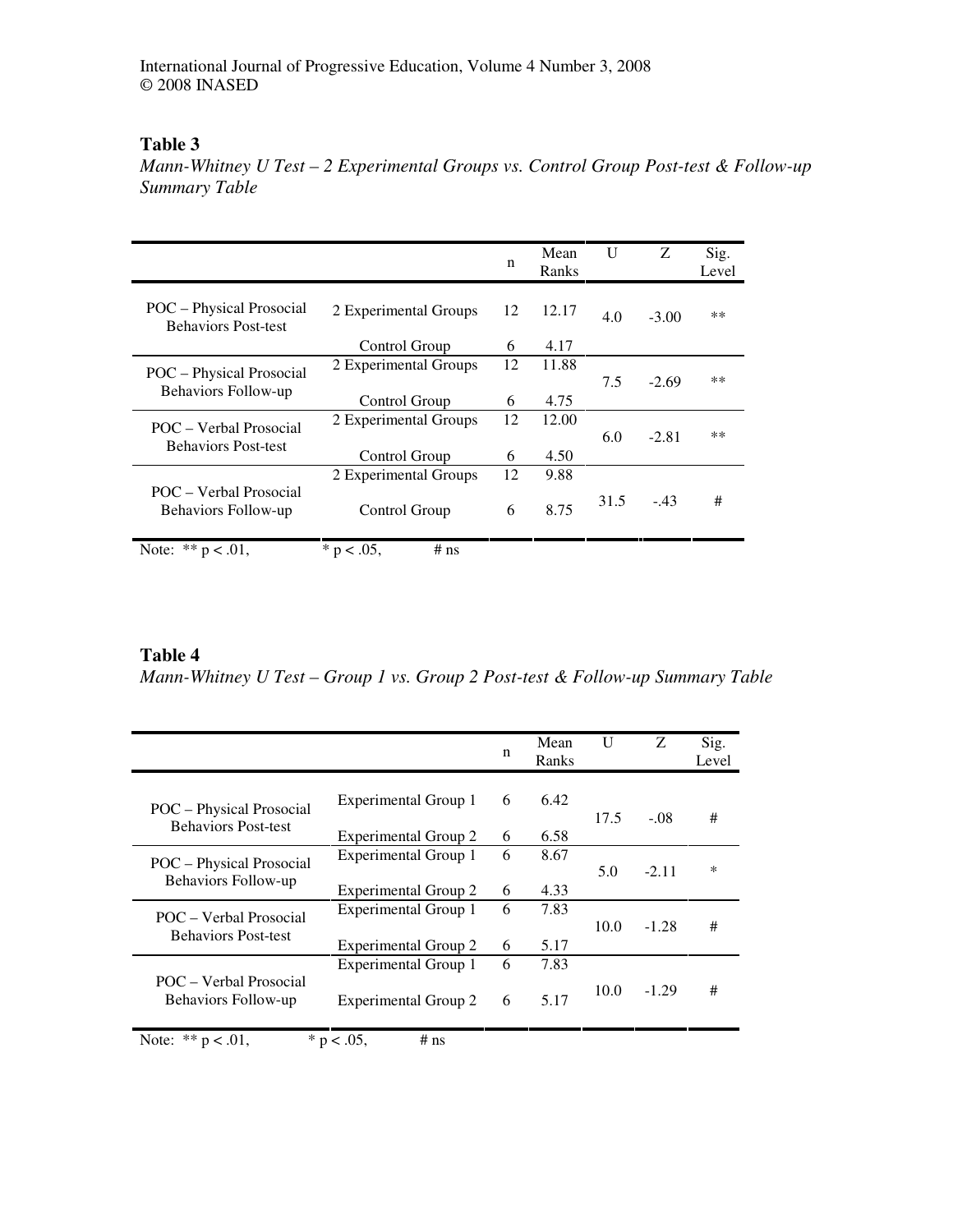#### **Reference**

- Achenbach, T. M. (1991). *Manual for the child behavior checklist/4-18 and 1991 profile.* Burlington, VA: University of Vermont Department of Psychiatry.
- Brook, J. S., Whiteman, M. M., & Finch, S. (1992). Childhood aggression, adolescent delinquency, and drug use: A longitudinal study. *Journal of Genetic Psychology, 153*, 369-383.
- Brook, J. S., Whiteman, M. M., Finch, S., & Cohen, P. (1995). Aggression, intrapsychic distress, and drug use: Antecedent and intervening process. *Journal of the American Academy of Child and Adolescent Psychiatry, 34*, 1076-1084.
- Brook, J. S., Whiteman, M. M., Finch, S., & Cohen, P. (1996). Young adult drug use and delinquency: Childhood antecedents and adolescent mediators. *Journal of the American Academy of Child and Adolescent Psychiatry, 35*, 1584-1592.
- Buckley, M. A. (2000). Cognitive-developmental considerations in violence prevention and intervention. *Professional School Counselling, 4*(1), 60-71.
- Bullis, M., & Walker, H. M. (1995). Characteristics and causal factors of troubled youth. In C. M. Nelson, R. B. Rutherfird, & B. I. Woflord (Eds.), *Developing comprehensive and collaborative systems that work for troubled youth: A national agenda*. Richmond, KY: National Coalition for Juvenile Justice Services.
- Carlo, G., Fabes, R. A., Laible, D., & Kupanoff, K. (1999). Early adolescence and prosocial/moral behavior II: The role of social and contextual influences. *Journal of Early Adolescence, 19, 133-147*.
- Carlo, G., Hausmann, A., Christiansen, S., & Randall, B. A. (2003). Sociocognitive and behavioural correlates of a measure of prosocial tendencies for adolescents. *Journal of Early Adolescence, 23*(1)*, 107-134.*
- Cavell, T. A. (2000). *Working with parents of aggressive children*. Washington: American Psychological Association.
- Coie, J. D., Terry, R., Lenox, K., Lochman, J., & Hyman, C. (1995). Childhood peer rejection and aggression as predictors of stable patterns of adolescent disorder. *Development and Psychopathology, 7*, 697-714.
- Dumas, J. E. (1989). Treating antisocial behavior in children: Child and Family approaches. *Clinical Psychology Review, 42*, 435-442.
- Eron, L. D., Gentry, J. H., & Schlegel, P. (1996). *Reason to hope a psychosocial perspective on violence and youth*. Washington, DC: American Psychological Association.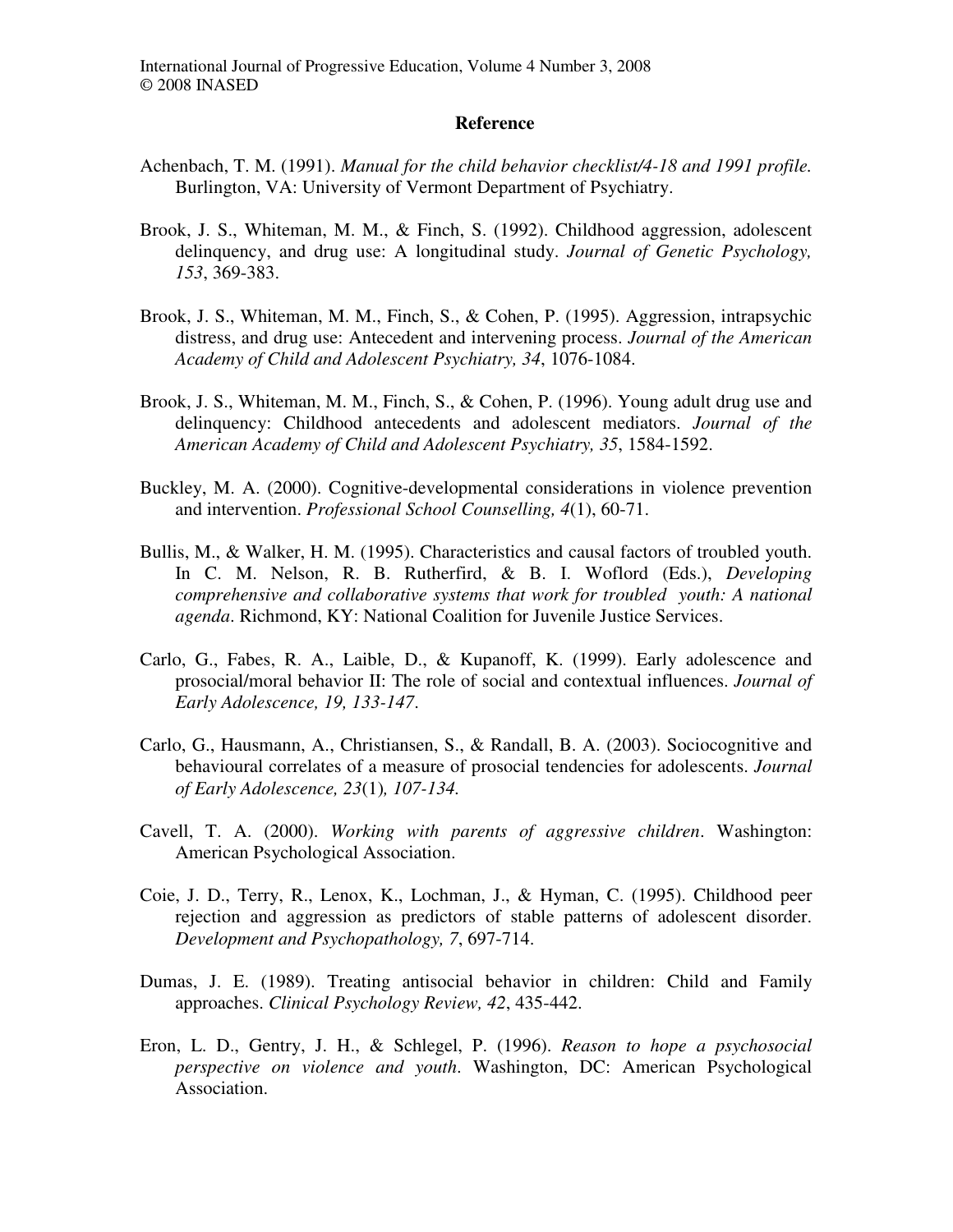- Fabes, R. A., Carlo, G., Kupanoff, K., & Laible, D. (1999). Early adolescence and prosocial/moral behavior I: The role of individual processes. *Journal of Early Adolescence, 19, 5-16*.
- Farrington, D. P. (1978). The family backgrounds of aggressive youths. In L. A. Hersov, M. Berger, & D. Schaffer (Eds.), *Aggression and anti-social behavior in childhood and adolescence*. NY: Pergamon.
- Fung, L. C. (2004). *Anger Coping Training (ACT) program with physically aggressive children: A treatment outcome study.* Ph.D.'s thesis, The University of Hong Kong, Hong Kong.
- Fung, L. C., & Tsang, H. K. M. (2006). Parent-child parallel-group intervention for childhood aggression in Hong Kong. *Emotional and Behavioral Difficulties,11,* 27- 44*.*
- Fung, L. C., Wong C. M., & Wong L. P. (2004). *Practitioner's training manual and guideline for children with aggressive behavior.* Hong Kong: St. James Settlement.
- Hymel, S., Rubin, K. H., Rowden, L., & LeMare, L. (1990). Children's peer relationships: Longitudinal predictions of internalizing and externalizing problems from middle to late childhood. *Child Development, 61*, 2004-2021.
- Johnson, B., & Christensen, L. (2004). *Educational research: Quantitative, qualitative, and mixed approaches.* Boston: Pearson.
- Kazdin, A. E. (1987). Treatment of antisocial behavior in children: Current status and future direction. *Psychology Bulletin, 102*, 187-203.
- Kazdin, A. E. (1995). *Conduct disorders in childhood and adolescence*  $(2^{nd}$  ed.). Thousand Oaks, CA: Sage.
- Kazdin, A. E. (1996). Problem solving and parent management in treating aggressive and antisocial behavior. In E. S. Hibbs, & P. S. Jensen (Eds.), *Psychosocial treatments for child and adolescent disorders: Empirically based strategies for clinical practice* (pp. 377-408). Washington, DC: American Psychological Association.
- Kendall, P. C., & Sheldrick, R. C. (2000). Normative data for normative comparison. *Journal of Counselling and Clinical Psychology, 68*(5), 763-773.
- Kupersmidt, J. B., & Patterson, C. J. (1991). Childhood peer rejection, aggression, withdrawal, and perceived competence as predictors of self-reported behavior problems in preadolescence. *Journal of Abnormal Child Psychology, 19*, 427-449.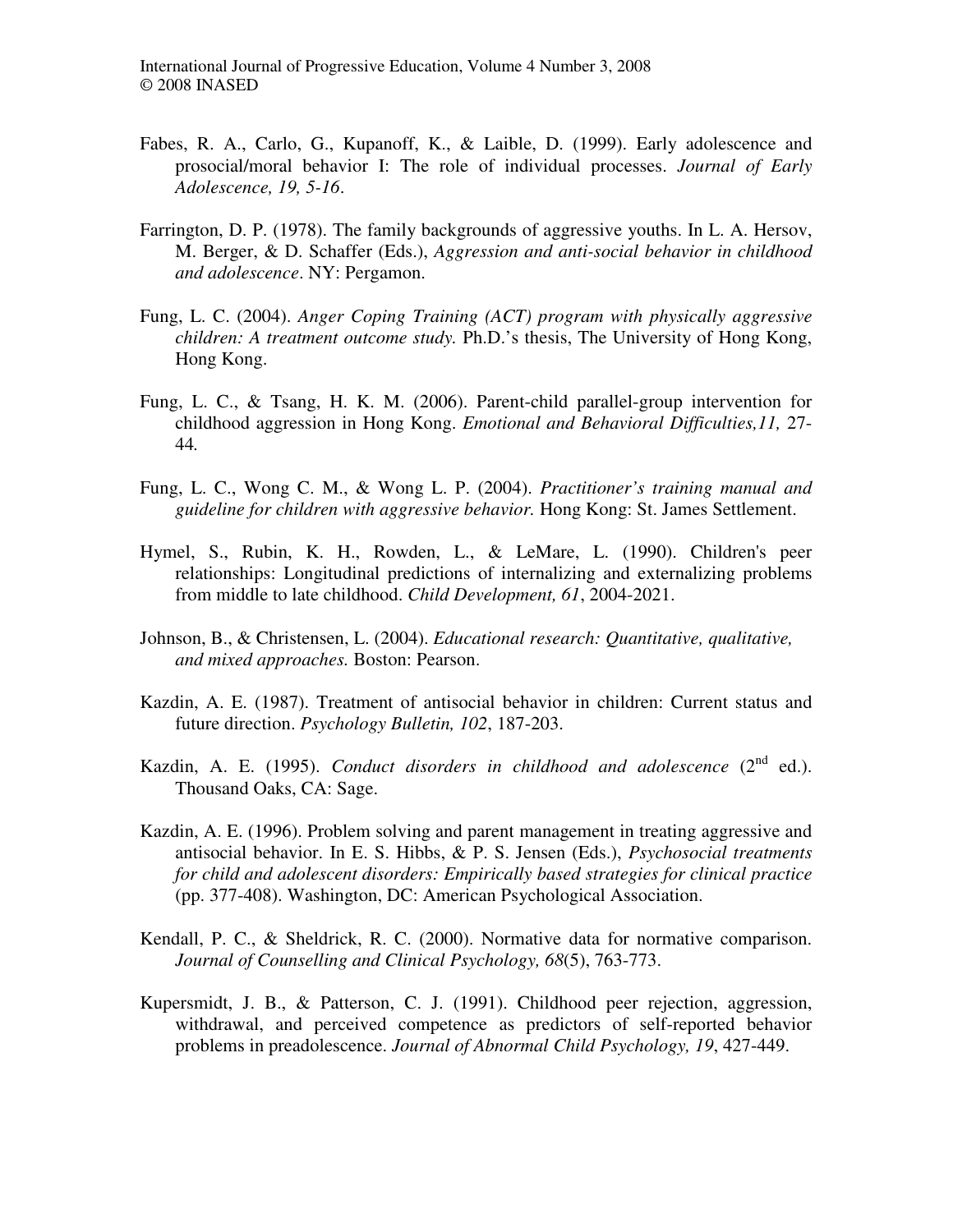- Lochman, J. E. (1990). Modification of childhood aggression. In M. Hersen, R. Eisler, & P. M. Miller (Eds.), *Progress in behavior modification* (Vol. 25, pp. 48-86). Thousand Oaks, CA: Sage.
- Lochman, J. E. (1999). *Parent and family skills training in indicated prevention.*  Unpublished manuscript, University of Alabama, Tuscaloosa, AL.
- Lochman, J. E., & Dodge, K. A. (1998). Distorted perceptions in dyadic interactions of aggressive and nonaggressive boys: Effects of prior expectations, context, and boys' age. *Development and Psychopathology, 10*, 495-512.
- Lochman, J. E., & Larson, J. (2002). *Helping schoolchildren cope with anger*. London: Guilford.
- Lochman, J. E., & Wells, K. C. (1996). A social-cognitive intervention with aggressive children: Prevention effects and contextual implementation issues. In R. D. Peters, & R. J. McMahon (Eds.), *Preventing childhood disorders, substance abuse, and delinquency* (pp. 111-143). Thousand Oaks, CA: Sage.
- Lochman, J. E., Whidby, J. M., & FitzGerald, D. P. (2000). Cognitive-behavioral assessment and treatment with aggressive children. In P. C. Kendall (Eds.), *Child*  and adolescent therapy: Cognitive-behavioral procedure (2<sup>nd</sup> ed., pp. 31-87). London: Guilford.
- Loeber, R., Green, S. M., Keenan, K., & Lahey, B. B. (1995). Which boys will fare worse? Early predictors of the onset of conduct disorder in a six-year longitudinal study. *Journal of American Academy of Child and Adolescent Psychiatry, 34*, 499- 509.
- Long, P., Forehand, R., Wierson, M., & Morgan, A. (1994). Does parent training with young noncompliant children have long-term effects? *Behavior Research and Therapy, 32*, 101-107.
- McMahon, R. J., & Wells, K. C. (1989). Conduct problems. In E. J. Mash, & R. A. Barkley (Eds.), *Treatment of childhood disorders* (2<sup>nd</sup> ed., pp. 111-207). London: Guilford.
- Michael Nelson III, W., & Finch, A. J., Jr. (2000). *Managing anger in youth: A cognitivebehavioral intervention approach.* Ardmore, PA: Workbook.
- Miranda, A., & Presentacion, M. J. (2000). Efficacy of cognitive-behavioral therapy in the treatment of children with ADHD, with and without aggressiveness. *Psychology in the Schools, 37*(2), 169-182.
- Patterson, G. R. (1982). *A social learning approach: Coercive family process*. Eugene, OR: Castalia.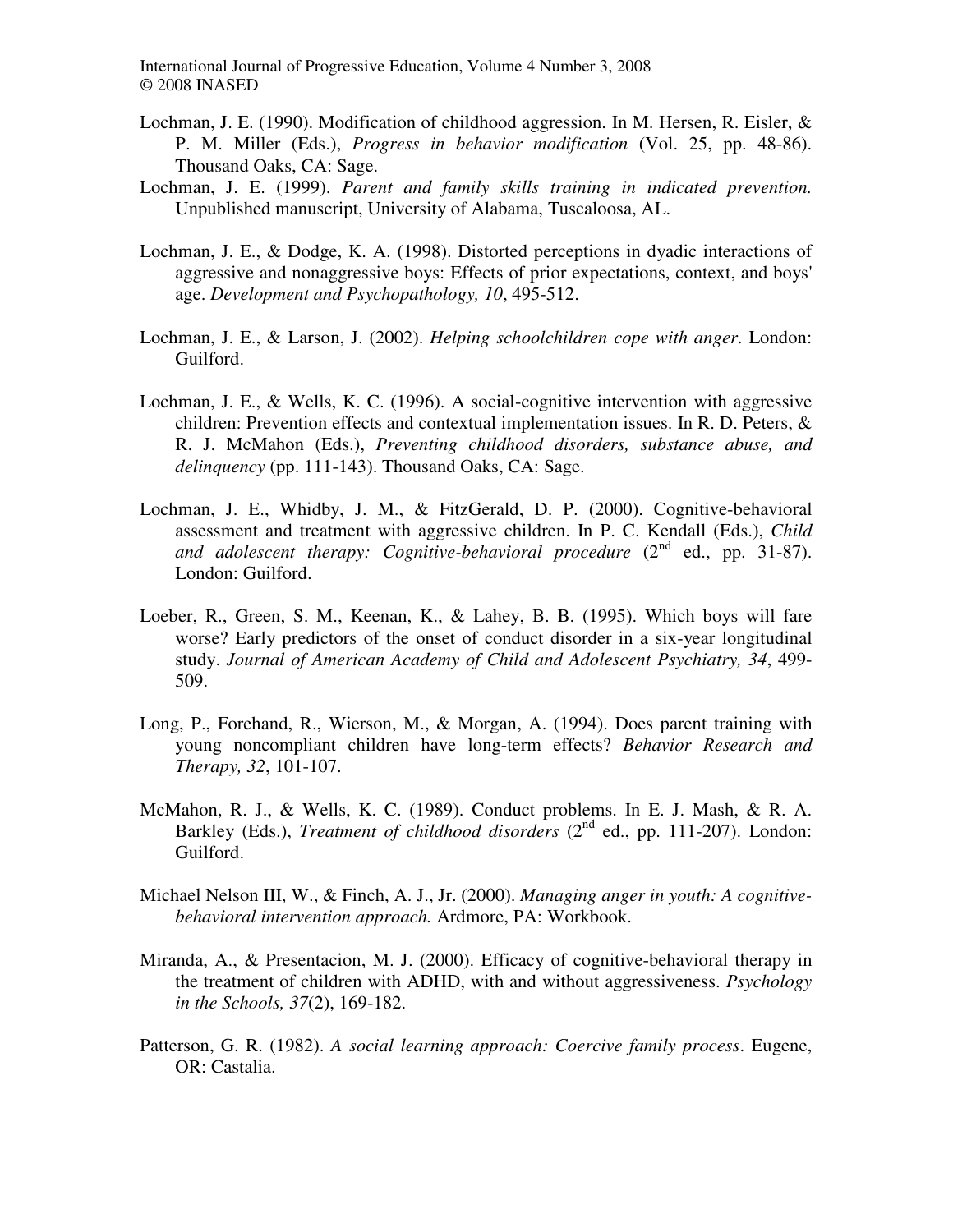- Patterson, G. R. (2002). The early developmental of coercive family process. In J. B. Reid, G. R. Patterson, & J. Snyder (Eds.), *Antisocial behavior in children and adolescents: Developmental theories and models for intervention* (pp. 25-44). Washington, DC: American Psychological Association.
- Prasad-Gaur, A., Hughes, J. N., & Cavell, T. (2001). Implications of aggressive children's positively biased relatedness views for future relationships. *Child Psychiatry and Human Development, 31*(3), 215-231.
- Richardson, F. C., Fowers, B. J., & Guignon, C. B. (1999). *Re-envisioning psychology: Moral dimensions of theory and practice*. California: Jossey-Bass.
- Robins, L. N. (1966). *Deviant Children Grown Up*. Baltimore: Williams & Wilkins.
- Robins, L. N. (1978). Study childhood predictors of adult anti-social behavior: Replications from longitudinal studies. *Psychological Medicine, 8*, 611-622.
- Roff, J. D. (1992). Childhood aggression, peer status, and social class as predictors of delinquency. *Psychological Reports, 70*, 31-34.
- Rubin, K. H., Chen, X., McDougall, P., Bowker, A., & McKinnon, J. (1995). The waterloo longitudinal project: Predicting internalizing and externalizing problems in adolescence. *Development and Psychopathology, 7*, 751-764.
- Sanders, M. R., & McFarland, M. (2000). Treatment of depressed mothers with disruptive children: A controlled evaluation of cognitive behavioral family intervention. *Behavior Therapy, 31*, 89-112.
- Southam-Gerow, M. A., & Kendall, P. C. (2000). Cognitive-behavior therapy with youth: Advances, challenges, and future directions. *Clinical Psychology and Psychotherapy, 7*, 343-366.
- Tate, D. C., Reppucci, N. D., & Mulvey, E. P. (1995). Violent juvenile delinquents: Treatment effectiveness and implications for future action. *American Psychologist, 50*, 777-781.
- Tolan, P. H., & Guerra, N. (1994). *What works in reducing adolescent violence: An empirical review of the field (Monograph prepared for the Center for the Study and Prevention of Violence)*. Boulder: University of Colorado.
- Vitaro, F., Gendreau, P.L., Tremblay, R.E., & Oligny, P. (1998). Reactive and proactive aggression differentially predict later conduct problems. *Journal of Child Psychology and Psychiatry and Allied Disciplines, 39*, 377-385.
- Wahler, R. G. (1997). On the origins of children's compliance and opposition: Family context, reinforcement, and rules. *Journal of Child and Family Studies, 6*, 191-208.